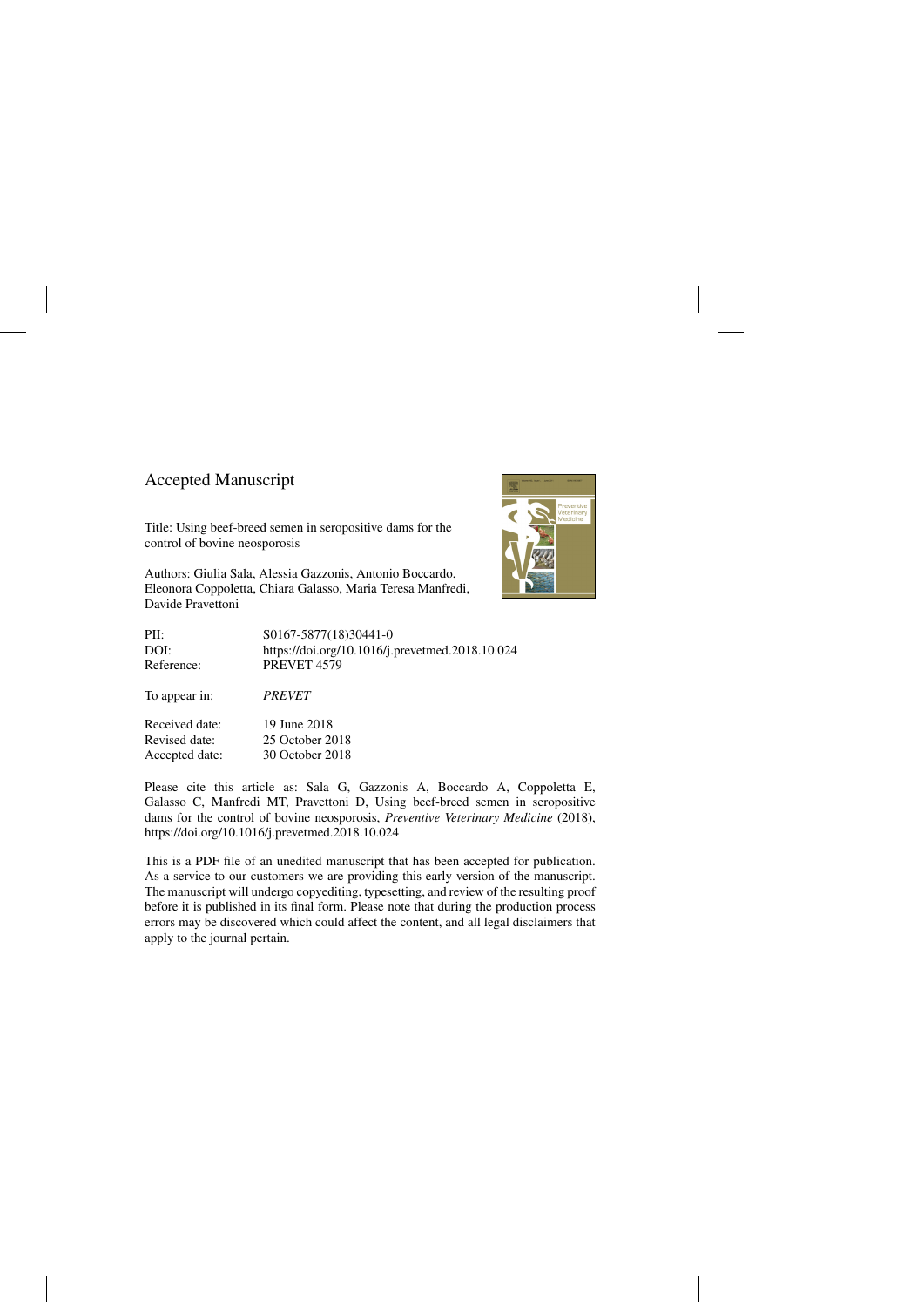## *Research paper*

## **Using beef-breed semen in seropositive dams for the control of bovine neosporosis**

Giulia Sala, DVM<sup>1</sup>, Alessia Gazzonis, DVM, PhD<sup>1</sup>, Antonio Boccardo, DVM, PhD<sup>1</sup>, Eleonora Coppoletta, DVM<sup>2</sup>, Chiara Galasso, DVM<sup>3</sup>, Maria Teresa Manfredi, DVM<sup>1</sup>, Davide Pravettoni, DVM, PhD1\*

<sup>1</sup>University of Milan, Department of Veterinary Medicine, Via dell'Università 6, 26900 Lodi,

Italy

<sup>2</sup>University of Milan, Centro Clinico-Veterinario e Zootecnico-Sperimentale, Via dell'Università

6, 26900 Lodi, Italy

<sup>3</sup>Bovine practitioner, Via Ricotti 22, 20158 Milan, Italy

With 6 tables

\*Corresponding Author: Davide Pravettoni, DVM, PhD Veterinary Teaching Hospital – Clinic for ruminants and swine Department of Veterinary Medicine University of Milan Via dell'Università, 6 26900 Lodi (Italy) Tel: +39-02-50331131 Fax: +39-02-50331115 Copporetta, DVM", Unlara Garasso, DVM", Waria Telesa Manifedi, DVM", Davide Pravettonii,<br>
1 University of Milan, Department of Veterinary Medicine, Via dell'Università 6, 26900 Lodi,<br>
1 Haly<br>
2 University of Milan, Centro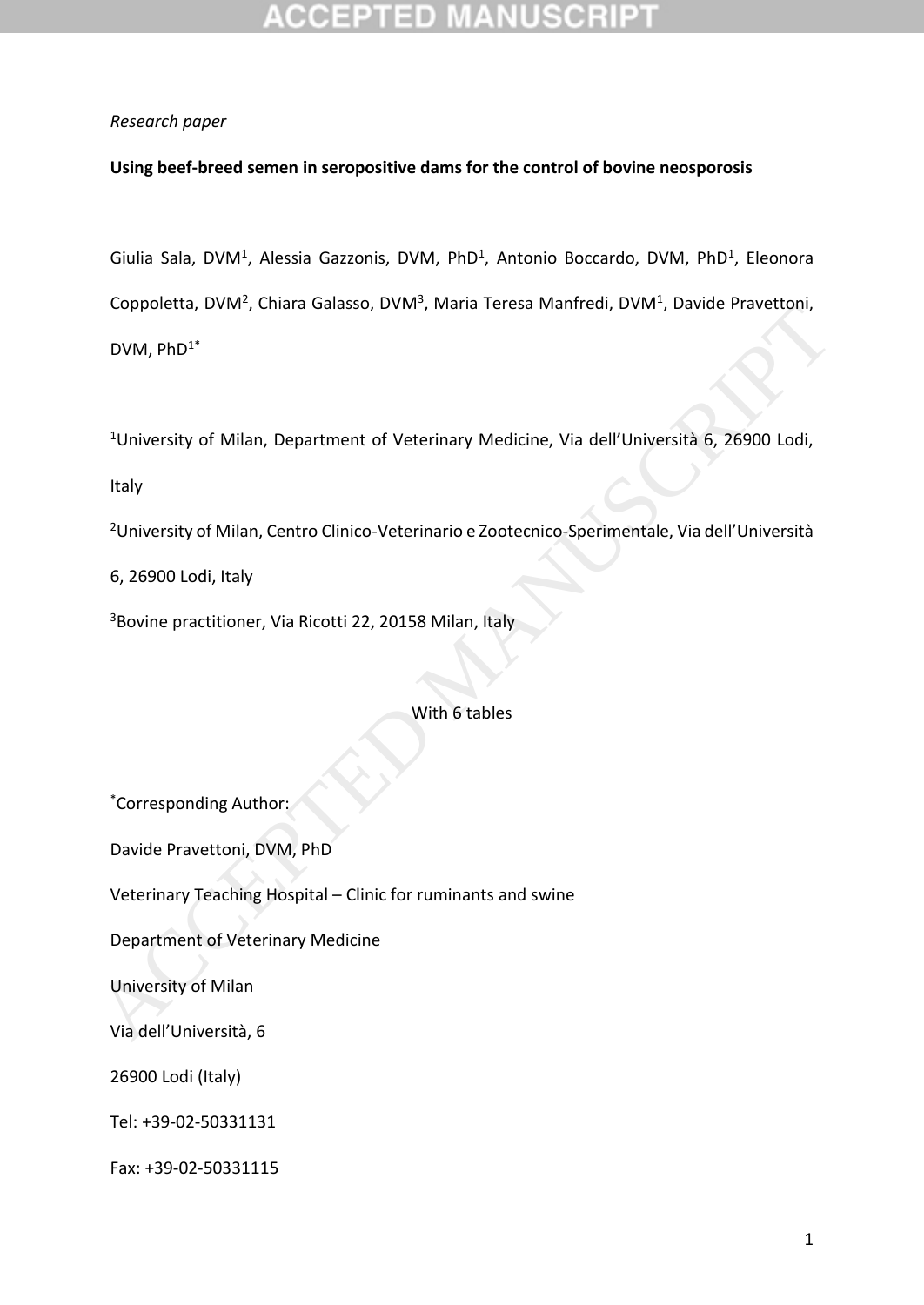E-mail: davide.pravettoni@unimi.it

### **SUMMARY**

A program for controlling bovine neosporosis based only on the use of beef semen, without culling seropositive animals, was evaluated in a closed dairy cattle herd over a 5-year period (2013-2017). The program was based on individual and periodic serological screenings to identify seropositive breeders. Seropositive cows were inseminated with beef-breed semen, thus excluding their descendants from the remount in order to prevent the vertical transmission of the disease. Seronegative animals, as well as heifers at first insemination, were tested before each insemination.

Sera of 1097 cattle were examined by a commercial indirect ELISA for the detection of antibodies anti-*Neospora caninum*. To verify the difference in seropositivity values among years of sampling, statistical analysis through generalized estimation equations (GEEs) was performed, also considering the effects of age, lineages, and occurrence of abortion. A seroprevalence of 33.8% was found in the first screening. The prevalence and incidence of the infection within the herd decreased significantly in 2017 (P=28.9%, I=1.4%) (p-value = 0.0001). The family line investigation detected a higher risk of being seropositive for a cow born to a seropositive dam (p-value=0.0001) than to a seronegative dam, decreasing both the apparently vertical and horizontal transmissions. The number of spontaneous abortions decreased after the first year of the study (23 in 2013 to 6 in 2017). Seropositive animals were associated with abortion events (p-value = 0.0001). (2013-2017). The program was based on individual and periodic serological screenings to<br>identify seropositive breeders. Seropositive cows were inseminated with beef-breed semen,<br>thus excluding their descendants from the r

Although an eradication of *N. caninum* was not achieved at the end of the study period, a significant reduction in prevalence and incidence of neosporosis in the herd and a reduction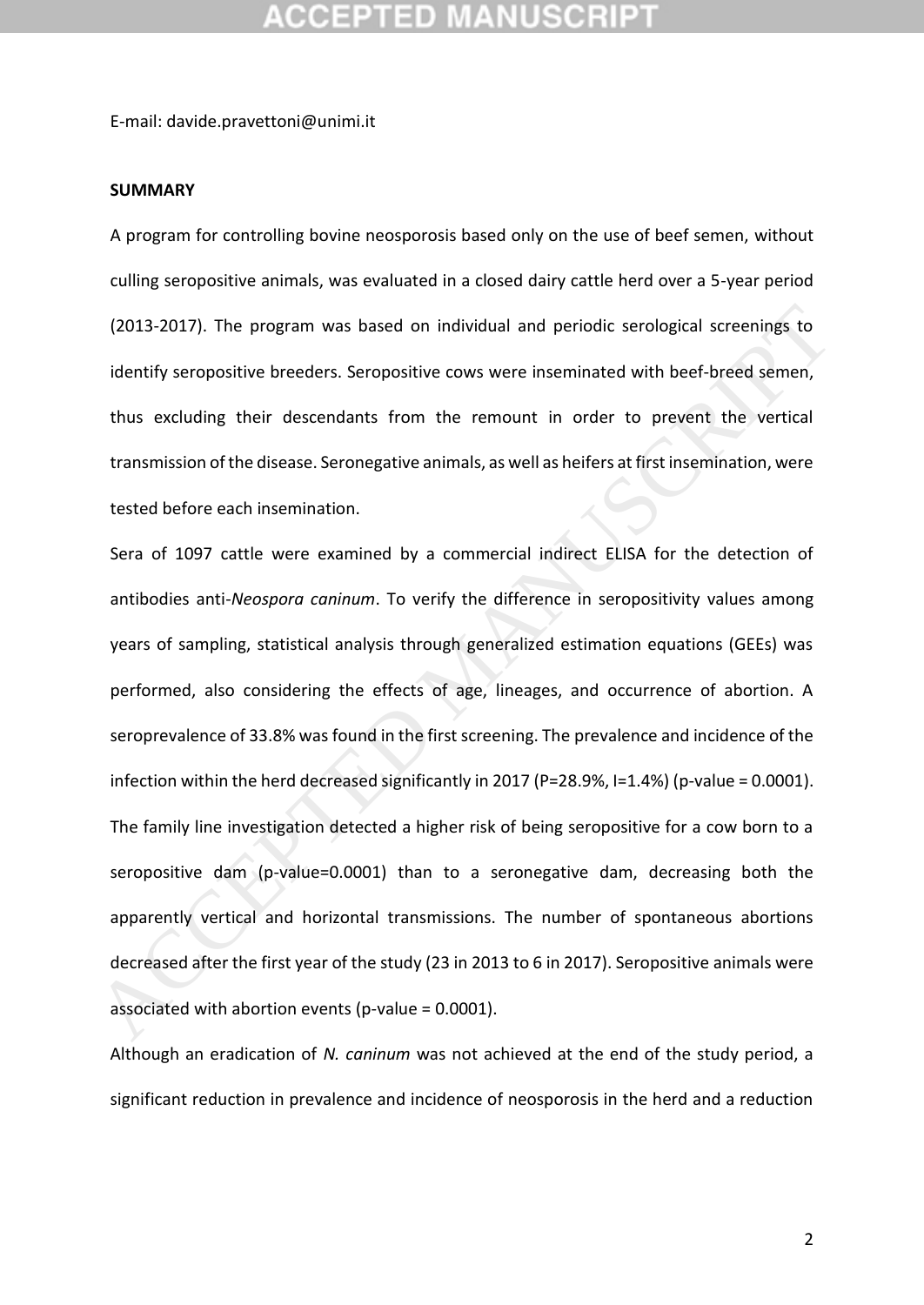of the abortion rate was achieved with the application of this control plan in five years, without culling a high number of seropositive potential milk-producing animals.

**Key words:** Cattle, *Neospora caninum*, Neosporosis, Abortion, Control program

### **INTRODUCTION**

*Neospora caninum* is an intracellular protozoan parasite of domestic and wild canids, ruminants and horses (McAllister et al., 1998). It is one of the most common abortifacients in both dairy and beef cattle and leads to substantial economic losses worldwide (Reichel et al., 2013).

*N. caninum* has a heterogeneous life cycle with two distinct methods of reproduction: sexual stages occur in the intestine of a definitive host, while asexual reproduction takes place both in definitive and intermediate hosts (Goodswen et al., 2013). In cattle, transmission of *N. caninum* can occur postnatally (horizontal transmission) by ingestion of food or drinking water contaminated by sporulated oocysts, or transplacentally (vertical transmission) from an infected dam to her fetus during pregnancy (Dubey et al., 2007; Almería and López-Gatius, 2013). INTRODUCTION<br> *Neospora caninum* is an intracellular protozoan parasite of domestic and wild canids,<br>
ruminants and horses (McAllister et al., 1998). It is one of the most common abortifacients in<br>
both dairy and beef catt

The vertical transmission of *N. caninum* is classified as exogenous, if a dam contracts a horizontal infection during pregnancy. It is classified as endogenous, if transplacental transmission occurs in a persistently infected dam after reactivation of the infection during pregnancy, triggered by a downregulation of cell-mediated immunity that occurs around midgestation. Transplacental transmission may cause abortion, but in most cases it leads to the birth of a healthy, seropositive calf. Congenital transmission thus contributes significantly to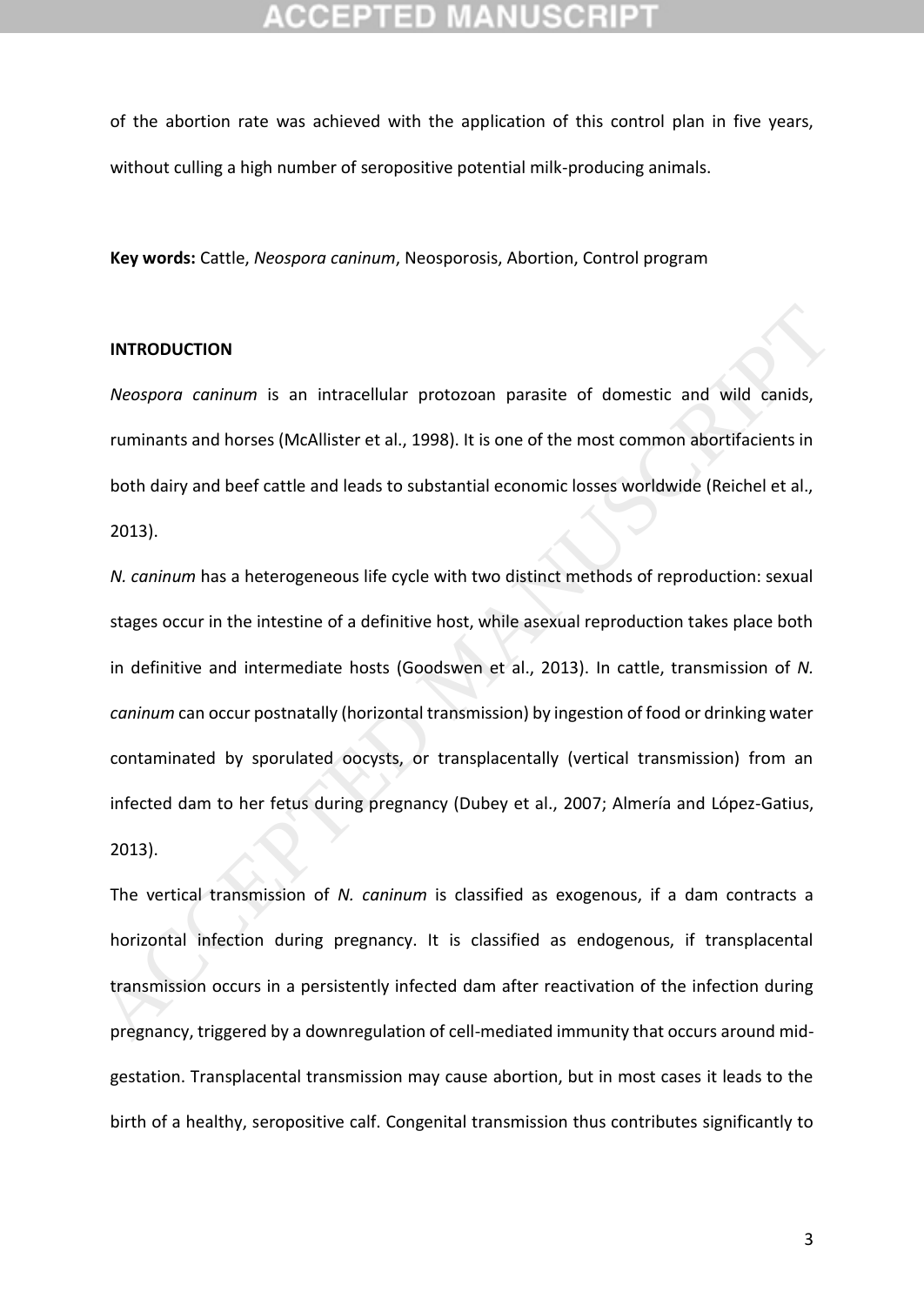the maintenance of *N. caninum* infection in a herd, by propagating the infection to successive generations (Dubey et al., 2006).

After the first infection, cattle remain infected for life and may transmit the infection to their offspring in several consecutive pregnancies (Piergili Fioretti et al., 2003; Almería and López-Gatius, 2013) or intermittently (Boulton et al., 1995; Guy et al., 2001), with rates varying from 65% to 95% (Pare et al., 1996; Dijkstra et al., 2003). The risk of abortion is directly related to the level of *Neospora caninum*-specific antibodies. A high antibody titre could reflect a high infection dose and/or an effective multiplication or, in the case of a latent infection, the reactivation of the parasite in the host (Quintanilla-Gozalo et al., 2000).

The likelihood of cow-to-cow horizontal transmission of *N. caninum* is still an open issue. Although seroconversion has been reported after experimental infection of cattle with fetal membranes (placentophagia), semen, milk or colostrum spiked with *N. caninum* tachyzoites (Davison et al., 2001; Modrý et al., 2001), to date there is no conclusive evidence on the relevance of horizontal transmission between intermediate hosts in field conditions.

Despite several studies, no specific chemotherapy for bovine neosporosis has proved to be fully effective or applicable throughout a farm. Moreover, studies on the immunization of dams have shown that although vaccination reduces the risk of abortion it does not prevent vertical transmission (Weston et al., 2012). Prevention programs at national, regional, and farm levels have been developed in several countries. These programs should be based on a cost-benefit calculation, considering the costs of testing and control measures, and leading to a reduction of the economic losses due to *N. caninum* infection or abortion. In *N. caninum*free herds, prevention through standard biosecurity measures is the primary goal (Dubey et al., 2007). On the other hand, in *N. caninum*-infected herds, control programs are based on decreasing the risk of the potential horizontal transmission of pathogens, principally by datus, 2013) of interimitentity (bountoiret al., 1995), duy et al., 2001), With rates varying right<br>65% to 95% (Pare et al., 1996; Dijkstra et al., 2003). The risk of abortion is directly related to<br>the level of *Neosporo*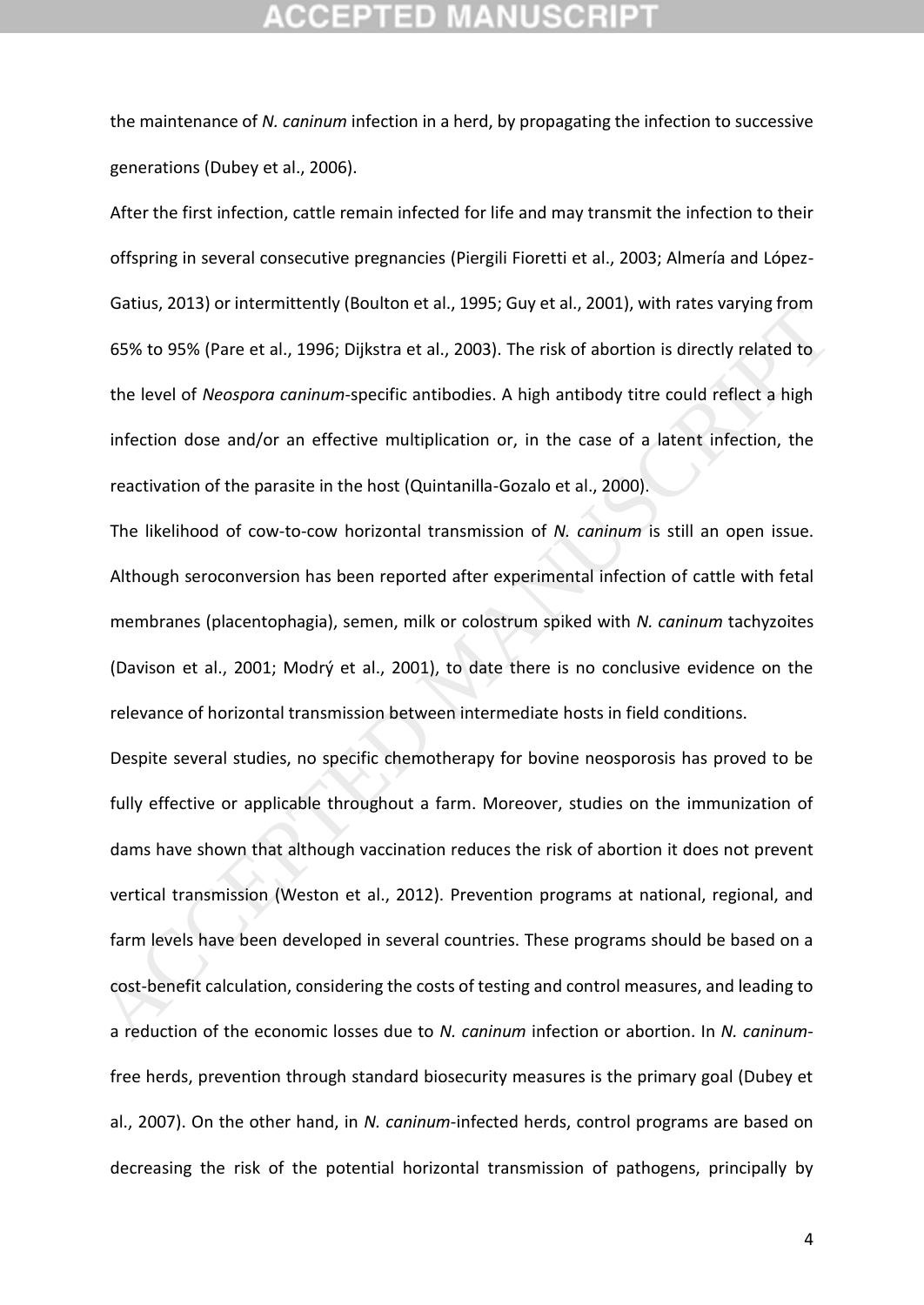controlling the definitive host population as a source of oocyst contamination, and on decreasing the vertical transmission (Dubey et al., 2007).

To date, culling positive animals and purchasing replacement cattle from disease-free herds or herds with records of excellent reproductive performance and to test all potential replacements is the only way to prevent vertical transmission from cows to heifers (Conraths and Ortega-Mora, 2005; Dubey et al., 2007). However, test and cull strategies against *N. caninum* in cattle are not always financially feasible (Dubey et al., 2007).

Without the culling of seropositive animals, a program to reduce the risk of abortion in seropositive cows, is based on active testing and on the insemination of seropositive breeders with beef semen (López‐Gatius et al., 2005; Almería and López-Gatius, 2013, Almeria et al., 2009, Yaniz et al., 2010). Indeed, the likelihood of abortion is reported to be 2.8 times lower for pregnant cows inseminated with beef bull semen rather than Holstein–Friesian semen (López‐Gatius et al., 2005). In addition, differences in the epidemiology of *N. caninum* infections in beef and dairy cattle have been highlighted. Lower prevalence values and lower risk of abortion have been recorded in beef cattle compared to dairy cattle, with values differing according to the geographical origin of sampled animals (Hornok et al., 2006, Armengol et al., 2007; Moore et al., 2002, Bartels et al., 2006; Fort et al., 2015). Moreover, differences in immune response against *N. caninum* and related abortions were recorded among dairy and beef purebreeds and dairy/beef crossbreed cattle (Santolaria et al., 2011), with beef purebreed and crossbreed cattle less susceptible to *N. caninum* infections compared to Holstein Friesian cows. Finally, the protective effect of insemination with beef bull semen might also be due to better placenta functions in crossbreed pregnancies (López‐Gatius et al., 2005). Pregnancy-associated glycoproteins (PAG), abundantly expressed in the outer-layer of the artiodactyl placenta (Garbayo et al., 2000), have been used for pregnancy diagnosis and replacements is the only way to prevent vertical transmission from cows to neites (coinciums)<br>and Ortega-Mora, 2005; Dubey et al., 2007). However, test and cull strategies against N,<br>caninum in cattle are not always financ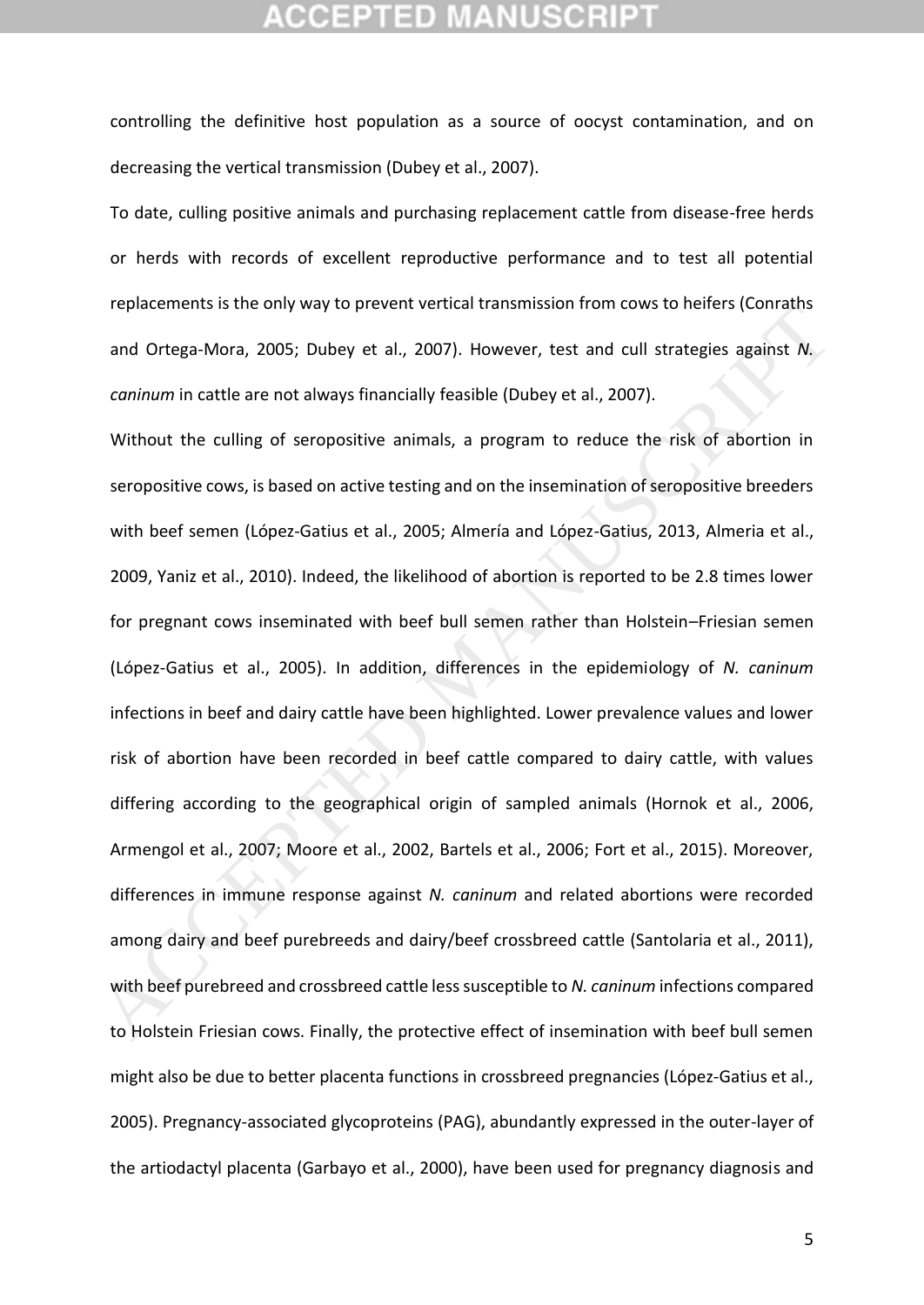as a marker for placental/fetal well-being (Skinner et al., 1996; Zarrouk et al., 1999b; Zarrouk et al., 1999a). In crossbreed pregnancies, PAG levels were found to be higher than those in cows bearing fetuses of their own breed (Zoli et al., 1992).

In dairy farms, the control program of neosporosis, based on insemination of seropositive breeders with beef semen could reduce the impact or even eradicate the protozoal infection of herds avoiding the perpetuation of the infection to lineage; indeed, these cross-bred calves would not be used as internal remount but sold for slaughtering. However, despite the importance of control strategies against *N. caninum*, there are few published data about the long-term effects and the economic benefits of control strategies on the reduction of seroprevalence of *N. caninum* infection in cattle herds.

The aim of this study was thus to analyze the long-term effects of a control program against *N. caninum* applied in a commercial dairy herd in northern Italy, based on individual and periodic serological screenings and on the use of the beef-breed semen in seropositive cows. The epidemiology of the infection within the herd was explored by checking the prevalence and incidence of infection once a year, and analyzing data concerning apparently vertical transmission and the abortion rate over the study period. Dreeders with beet sentent could reduce the impact of event eraducate the protozoal infection<br>of herds avoiding the perpetuation of the infection to lineage; indeed, these cross-bred calves<br>would not be used as internal re

### **MATERIALS AND METHODS**

### **Herd selection**

A dairy herd in northern Italy was selected as a case-study since it had experienced recurrent and increasing abortion events from 2007 up to 14 abortions of both milking cows and heifers in the first semester of 2013. Dams that aborted in the first semester of 2013 were bloodsampled in June and serologically tested (as described below) for *N. caninum* and for other abortifacient pathogens: Bovine Viral Diarrhea Virus (BVDV), Bovine Herpesvirus 1 (BHV-1),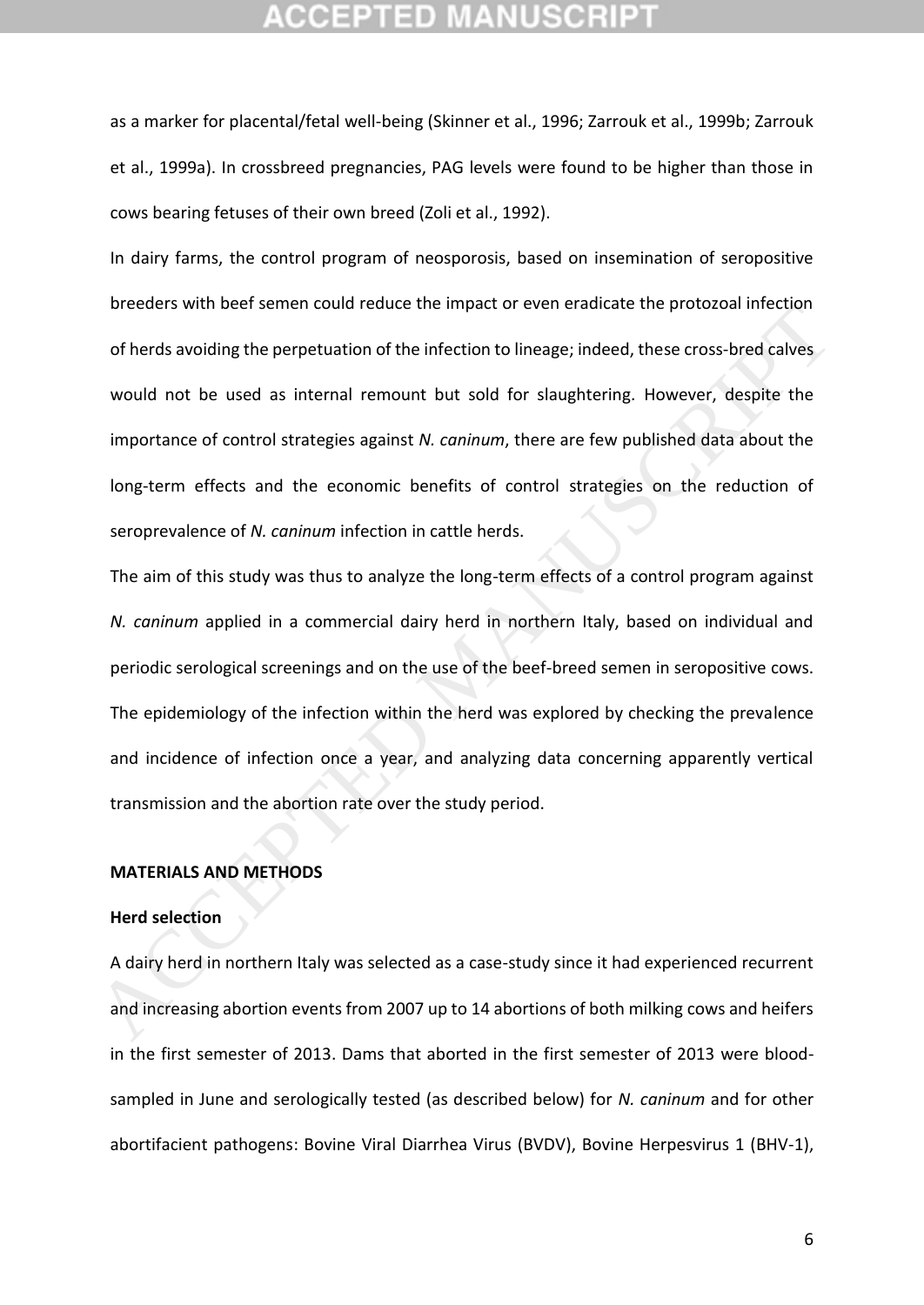*Clamidia psittaci* and *Leptospira* spp.). A definitive and unique etiological diagnosis could not be completely ruled out serologically. Indeed, out of 14 examined, antibodies against *N. caninum*, BVD and *C. psittaci* were found in 11, 8 and 8 animals, respectively. Furthermore, two new aborted fetuses (from cows not included in this first sampling) were collected in June 2013 and submitted to pathological and molecular examination. They were tested in an external laboratory for the same panel of abortifacient pathogens: only *N. caninum* DNA was detected.

### **Description of herd**

At the beginning of the study period (July 2013), the herd was composed of 827 Holstein Frisian cattle (272 lactating cows, 58 dry cows, 125 pregnant heifers, 139 non-pregnant heifers and female calves, 232 males). The farm had been managed as a closed herd since 2000. Based on a managerial strategy of expansion, the number of dairy animals was increased, especially between 2013 and 2014. In 2016, although the number of cows continued to grow, the total herd size was decreased mainly by selling bulls and veal male calves. In 2017, there was an increase in the number of heifers and female calves. Table 1 summarizes the average herd size and average size of the various animal groups per year. 2013 and submitted to paintological and intelection examination. They were rested in all<br>external laboratory for the same panel of abortifacient pathogens: only N. *caninum* DNA was<br>detected.<br>At the beginning of the study

Milking cows were housed separately from the rest of the herd, in a large free stall with a slatted concrete floor and cubicles covered with soft mattresses. Newborn calves were fed with colostrum from the bank, kept in single calf pens until they were two weeks old and then moved to a large collective shed with automatic calf feeders. Heifers were housed on another side of the farm.

Pregnancy diagnoses were performed five weeks post-insemination (PI) via transrectal ultrasonography and confirmed by palpation per rectum on the 90th day PI. Pregnant animals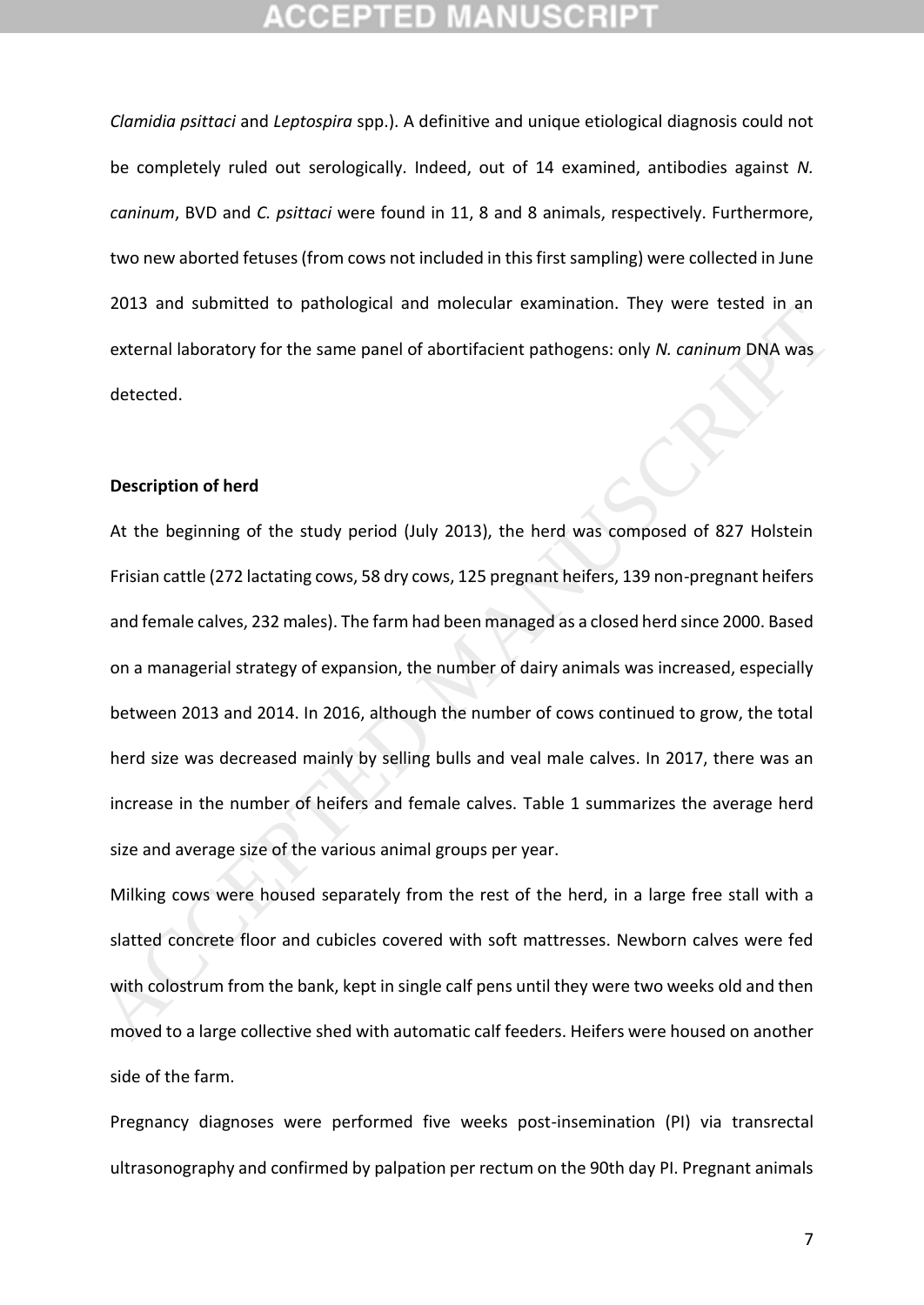were inspected daily to detect signs of abortion until calving by the farmer and the farmhand, who recorded all abortions. Four weeks before the expected date of calving, pregnant heifers were moved to the calving pen, and housed with dry cows until calving. Lactating cows were then artificially inseminated directly inside the principal barn. The herd was accredited IBRfree, immunized for neonatal diarrhea agents and sporadically for BVDV. The farm was digitally managed using AfiFarm software (AfiMilk Ltd., Israel).

### **Control program**

Seropositive cattle were retained, because culling a large number of seropositive animals would have caused a serious financial burden, especially in this farm with a managerial strategy of expansion in productive dairy animals. Seropositive animals were culled only when there were additional reasons for them to be culled (e.g. mastitis, abortion, poor milk production, abomasal displacement). Once seropositive animals and the lineage were identified, the control program was developed: seropositive animals were excluded from breeding remounts by artificial insemination with beef semen. Male and female crossbreeds, born from seropositive animals, were considered beef animals and sold as veal calves or bred until slaughtered. riee, infinitioned for inebitata traininea agents and sporantiany for bvov. The family was<br>digitally managed using AfiFarm software (AfiMilk Ltd., Israel).<br>Control program<br>Seropositive cattle were retained, because culling

### **Herd sampling and serology**

An initial screening of the herd was carried out in July 2013. Seropositive animals were considered infected and never re-tested. Seronegative cows were tested before each insemination as well as heifers when ready for the first artificial insemination. For the first screening, only females over six months of age were enrolled in the study, to avoid false positives related to colostrum immunity interference (Pare et al., 1996; Alvarez-García et al.,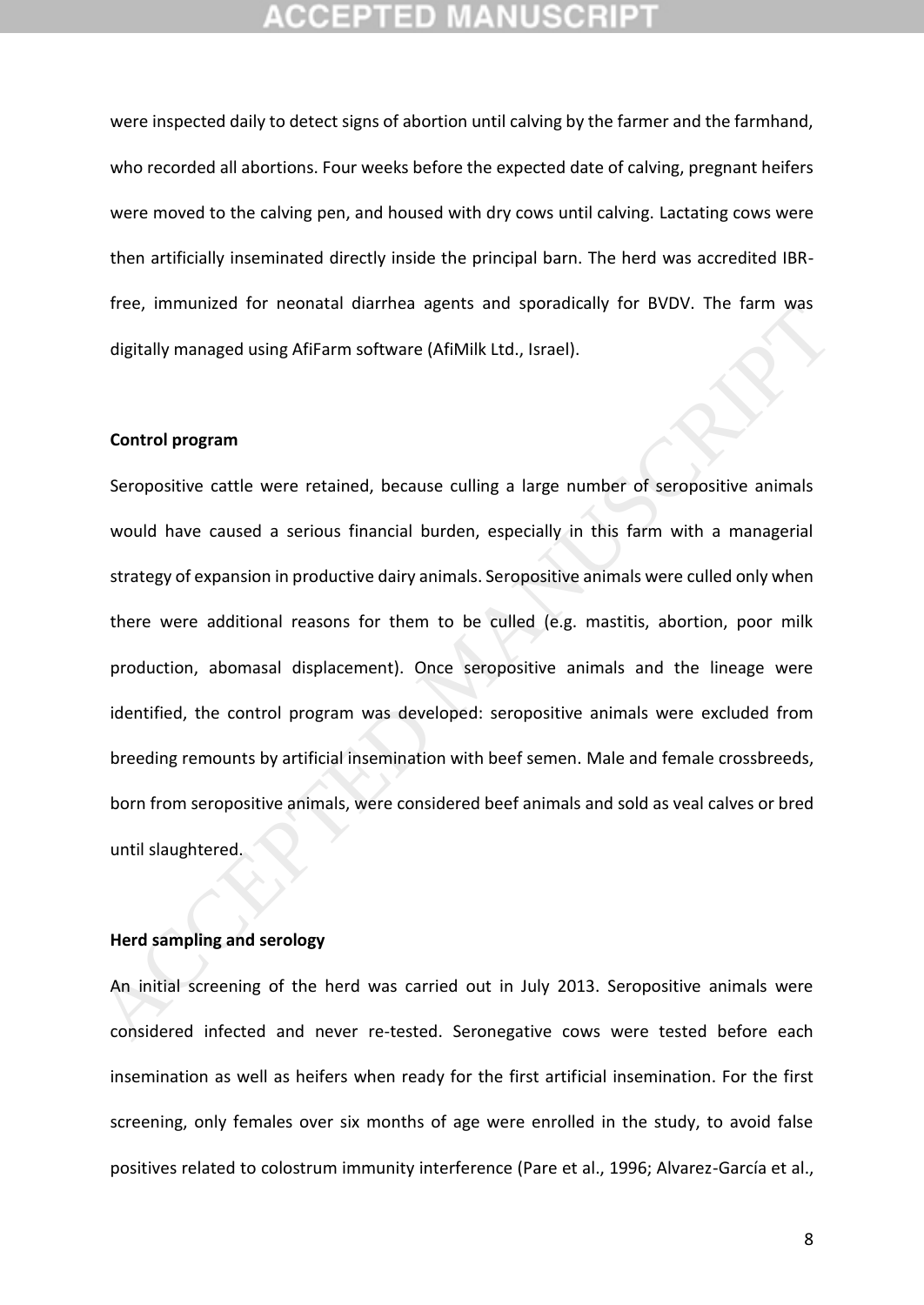2013). Blood samples were collected from 565 animals in July 2013, from 419 in 2014, 574 in 2015, 518 in 2016 and 369 in 2017. An overall 1097 animals were enrolled in the study, with 2445 recorded observations.

Blood samples, obtained from the coccygeal vein using 18-gauge needles and vacutainer tubes without anticoagulants, were transported to the laboratory within a few hours. Blood was centrifuged (15 min, 2120×g), and serum stored at −20°C until serological analysis. Samples were analyzed by a commercial indirect multi-species ELISA kit for the detection of anti-*N. caninum* antibodies (ID Screen®, *N. caninum* Indirect Multi-species, ID Vet, Grabel, France), with a 99.6% sensibility and 98.9% specificity (Alvarez-García et al., 2013), according to the manufacturer's instructions. winnote anticoagularins, were transported to the laboratory winnin a rew nours. Booto was<br>centrifuged (15 min, 2120xg), and serum stored at -20°C until serological analysis. Samples<br>were analyzed by a commercial indirect m

Blood samples and data were collected during the voluntary application of the control program against *N. caninum*. Publication of data was approved by the ethical committee of the University of Milan (approval number 47/2017, November 28th 2017).

### **Data analysis**

For each animal examined, the following data were collected: date of birth, results of *N. caninum* serology, and abortions, along with the serological results and abortions regarding the ancestors and offspring.

To assess the herd size and the number of animals in each herd group per year, the number of cattle was checked monthly throughout the year, and the average values were calculated. In addition, the herd size was checked on December 31 of each year.

The following data were calculated each year: number of lactating cows, dry cows and pregnant heifers; number of seropositive and seronegative female breeders; number of new seropositive animals detected every year. Period prevalence (P) and incidence (I) of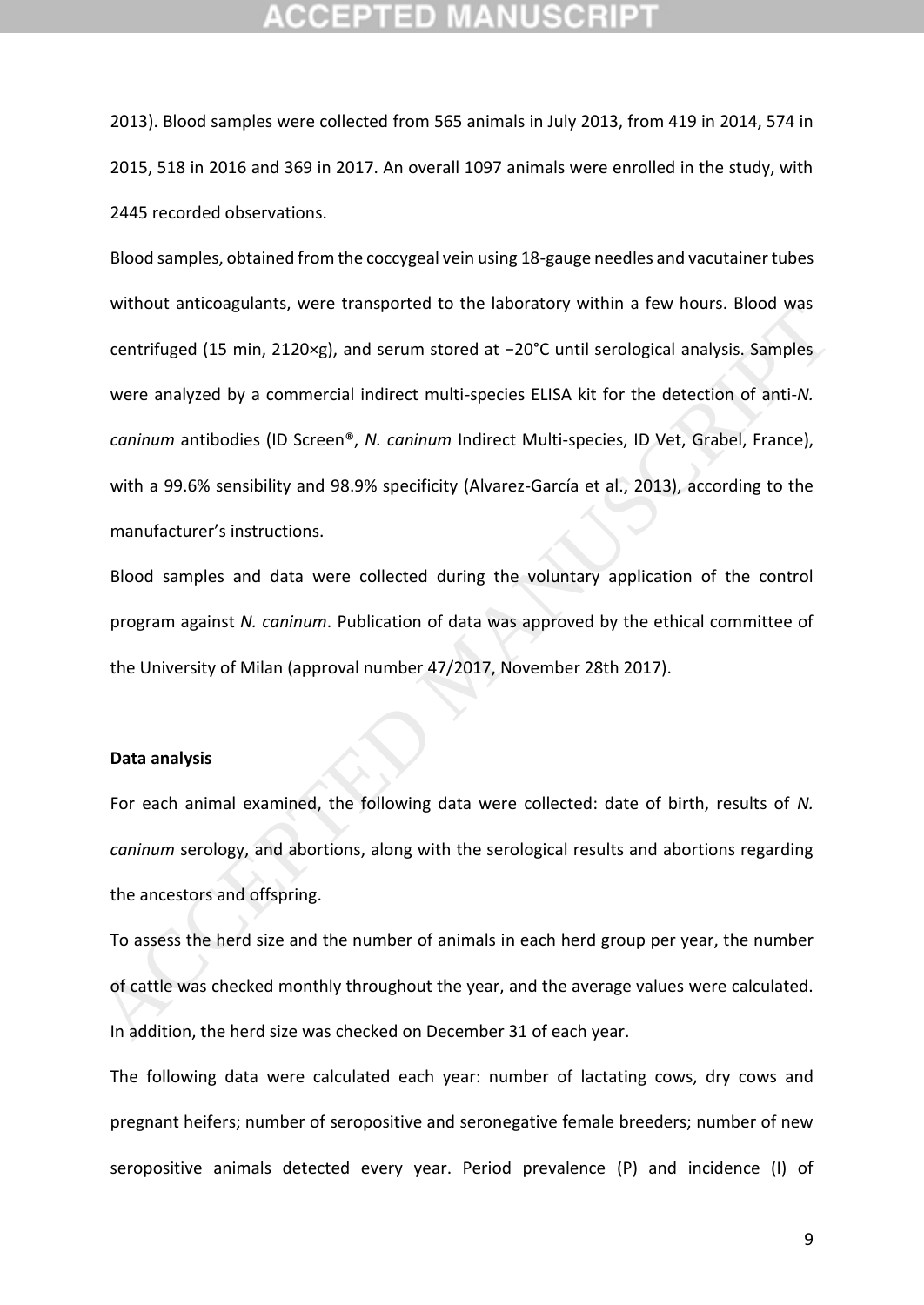seropositive animals were calculated per year of study. Furthermore, the incidence of abortion was calculated in each year in seropositive and seronegative dams (Thrusfield, 2018). Subsequently, data were statistically analyzed through generalized estimating equations (GEEs), the animal ID was entered as the subject and the year of sampling as the within-subject variable.

Firstly, differences in seropositivity values among years of sampling were verified. Three models were run, entering the year of sampling as the independent variable, and the serological status as dependent variable (dichotomous variable, binomial distribution with Logit link function) considering a) animals on the farm at December 31 of each year of sampling; b) new cases of infection, including only tested animals and excluding seropositive animals thus not re-tested in the following years; c) seroconverting animals, including only animals that had a negative score the previous year. The estimated means were then compared through pairwise comparisons. Firstly, differences in seropositivity values among years of sampling were verified. Three<br>models were run, entering the year of sampling as the independent variable, and the<br>serological status as dependent variable (dicho

Secondly, any differences were recorded in seroprevalence values between productive categories (productive cows vs. heifers) throughout the study period. A GEE was run entering the year of sampling, the productive category and their interaction as independent variables and the serological status (considering animals on the farm at December 31 of each year of sampling) as the dependent variable, with a pairwise comparison of the estimated means of the interaction.

Thirdly, to verify whether the risk of *N. caninum* infection could be enhanced by the seropositivity of the dams, three models were run, entering the serological status of the dam (considering the last available testing), the year of sampling and their interaction as independent variables and the serological status as the dependent variable (dichotomous variable, distribution binomial with logit link function) considering a) animals on the farm at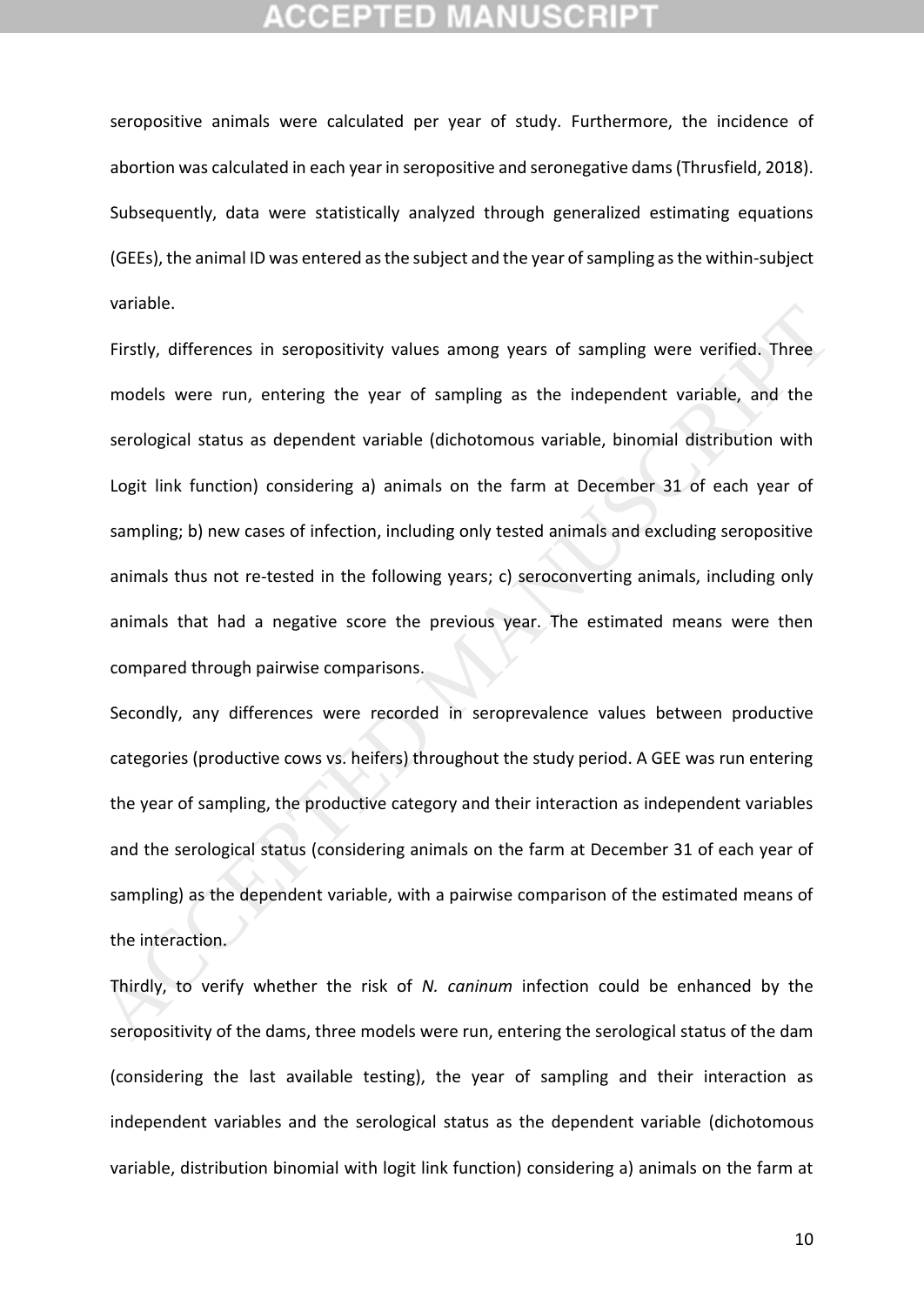December 31 of each year of sampling; b) new cases of infection; c) seroconverting animals. The estimated means were then compared with pairwise comparisons.

Finally, to verify whether the risk of abortion associated with *N. caninum* differed among years, a GEE was run entering the abortion (presence/absence, dichotomous variable, binomial distribution with logit link function) as the dependent variable and the serological status (considering animals on the farm at December 31 of each year of sampling), the year of sampling, and their interaction as independent variables, with a pairwise comparison of the estimated means of the interaction. Only those abortions that had occurred in the second and third trimesters of gestation were considered.

For all the analyses, the level of significance was set at p-value < 0.05. Statistical analysis was performed using SPSS (version 19.0; SPSS, IBM, Chicago, IL).

### **RESULTS**

In July 2013, 191 out of 565 (33.8%) tested cattle had anti-*N. caninum* antibodies as determined by indirect ELISA. During the following years, the period prevalence and the incidence had decreased down to 28.9% and 1.7%, respectively. Likewise, the number of new seropositive animals (i.e., seroconverting animals and heifers at their first insemination) decreased from 127 in 2014 to 57 in 2017 (Table 2). binomial ustainbution with logit limit dinction) as the dependent variable and the serological<br>status (considering animals on the farm at December 31 of each year of sampling), the year of<br>sampling, and their interaction a

Differences in the serological status of the herd throughout the study period were found. The seroprevalence at December 31 of each year was associated with the year of sampling (pvalue=0.0001): in fact, seroprevalence decreased significantly in the last year of sampling (28.9%). Similarly, differences among years of sampling in the results obtained considering only new cases of infection were recorded (p-value=0.0001), decreasing the number of new cases throughout the study period, particularly from the third year of study (16.5% of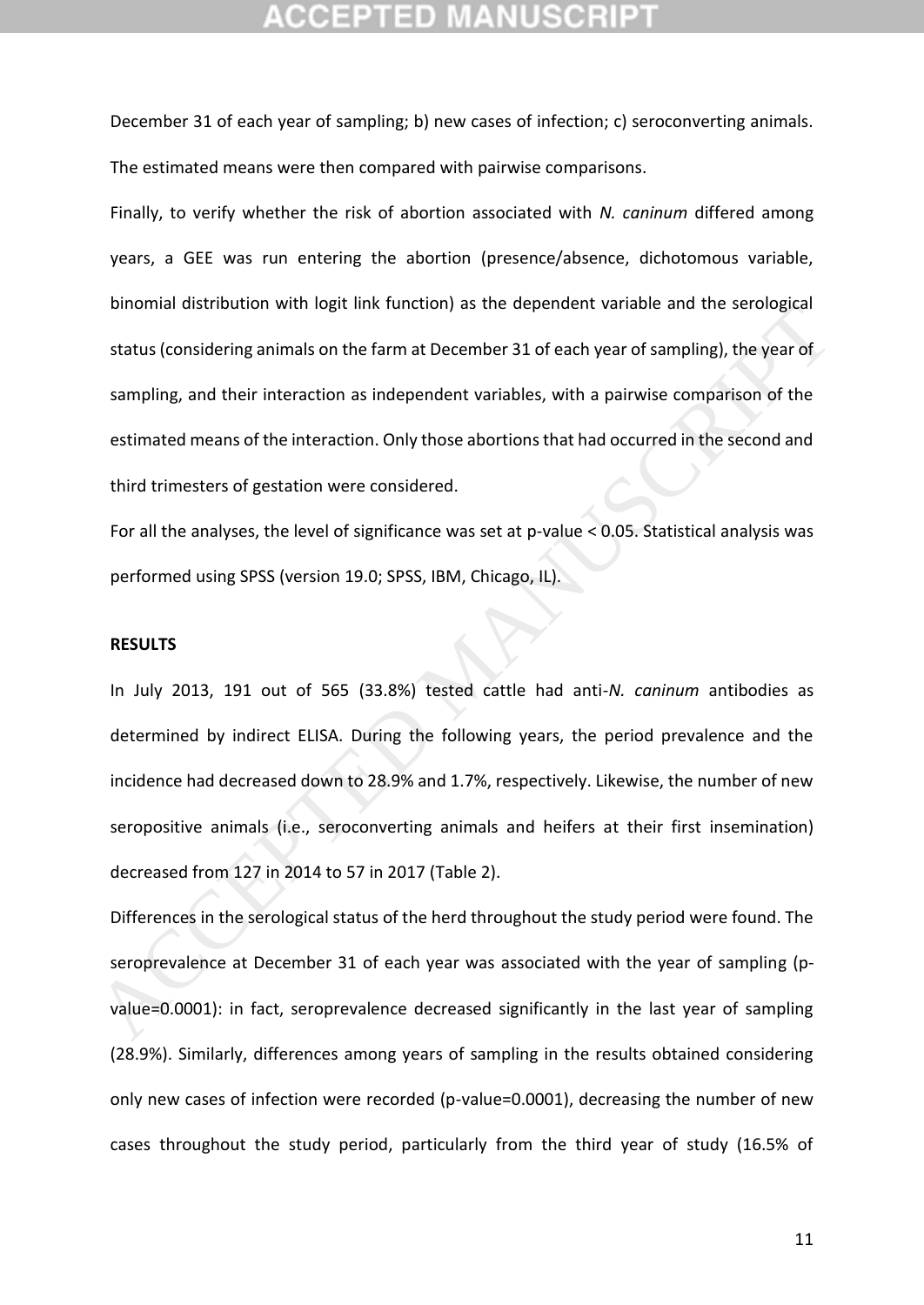seropositive animals out of 574 tested). Finally, data of animals with negative scores the previous years and having more than one test (1529 observations from 656 animals) were analyzed: the percentage of seroconverting animals decreased during sampling years (pvalue=0.001), from 6.6% in 2014 to 1.4% in 2017 (Table 3).

Subsequently, it was verified whether the seropositivity differed between the productive categories (cows and heifers). All variables in the model (productive category, year of sampling and their interaction) were associated with *N. caninum* seropositivity (p-values=0.0001), with cows at higher risk of infection [β±s.e.: 2.889±0.5926; OR (95% CI): 17.982 (5.629-57.448)] than heifers. Considering only cows, seroprevalence values slightly differed during the study period, while in heifers values began to decrease significantly from 2015 (from 26.9% in 2013, to 14.2% in 2015 up to 2.8% in 2017) (Table 4). subsequentry, it was ventiled wiletiter the set opositivity differed between the productive<br>categories (cows and helifers). All variables in the model (productive category, year of sampling<br>and their interaction) were asso

Data on the serological status of dams of 745 animals were known. Considering animals on the farm at December 31 of each year of sampling (2278 observations), the serological status of the dams [p-value=0.0001; β±s.e.=2.567±0.2675; OR (95%CI) = 13.023 (7.709-22.001)], the year of sampling (p-value=0.011) and their interaction (p-value=0.035) were associated with seropositivity.

The serological status of animals born to positive dams did not differ among year of sampling, while pairwise comparisons highlighted differences between results obtained on the serological status of animals born to seronegative dams tested in 2017 and all the previous years of study (Table 5). Also considering only tested animals (excluding animals that had tested positive the previous year of sampling and thus not retested) (1590 observations from 745 animals), the serological status of the dams [p-value=0.0001;  $\beta$ ±s.e.=2.560±0.2676; OR (95%CI) = 12.937 (7.657-21.859)], the year of sampling (p-value=0.0001) and their interaction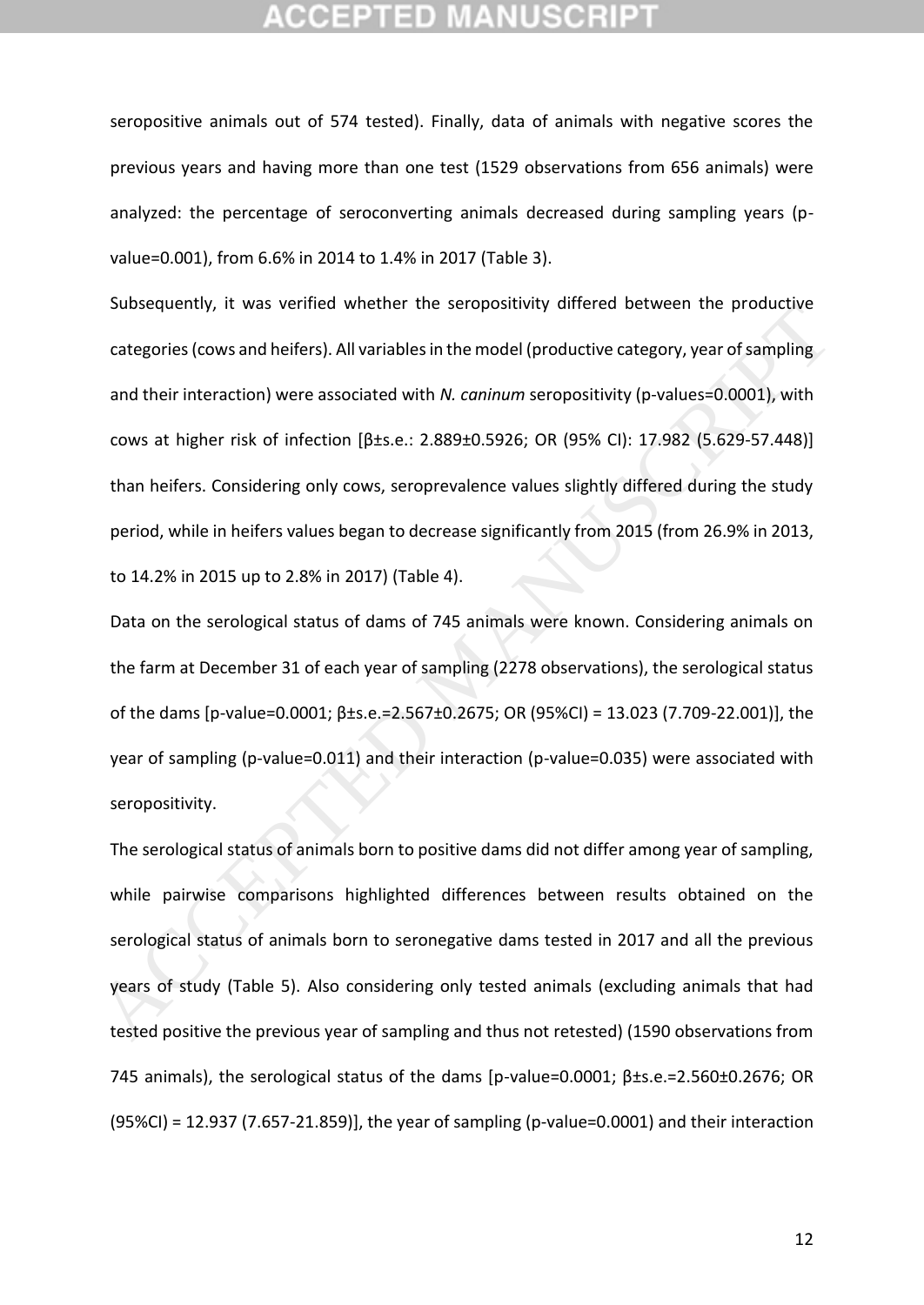(p-value=0.034) were associated with seropositivity, since seropositivity decreased in animals born to both seropositive and seronegative dams (Table 5).

Considering only animals with negative scores the previous year (923 observations from 400 animals), the year of sampling was not statistically associated with seropositivity (pvalue>0.05), as opposed to the serological status of the dams [p-value=0.0001; β±s.e.=2.443±0.6380; OR (95%CI) =11.510 (3.2986-40.194)] and its interaction with the year of sampling (p-value=0.004). No difference in seropositivity was found among years of sampling considering animals born to positive dams, while seropositivity of animals born to negative dams decreased during the study period (Table 5).

Finally, the risk of abortions was associated with seropositivity to *N. caninum* and it differed among years of sampling. Data concerning heifers were not considered. During the four years of study, we recorded 56 abortions. Gestational ages at abortion were higher in the second trimester for the first two years (7/19 in second trimester, 8/19 in third trimester in 2013; 9/12 in second trimester, 1/12 in third trimester in 2014), whereas for 2015-2017 the number of abortions in the second and third trimesters were similar (2/7 in second trimester, 5/7 in third trimester in 2015; 5/12 in second trimester, 7/12 in third trimester in 2016; 4/6 in second trimester, 1/6 in third trimester in 2017). Excluding from the analysis abortions occurred in first trimester of gestation, GEE revealed that the risk of abortion was enhanced by seropositivity to *N. caninum* [p-value: 0.0001; β±s.e.: 1.481±0.2993; OR (95% CI): 4.396 (2.445- 7.902)] and the year of sampling (p-value=0.04), as opposed to their interaction (pvalue>0.05). The risk of abortion decreased during the study period, with the lowest percentage of abortions in the last year of sampling (Table 6). value-2005), as opposed to the serological statis of the damis (p-value-200001,<br>  $\beta$ ±s.e.=2.443±0.6380; OR (95%Cl) =1.1.510 (3.2986-40.194)] and its interaction with the year<br>
of sampling (p-value-0.004). No difference i

### **DISCUSSION**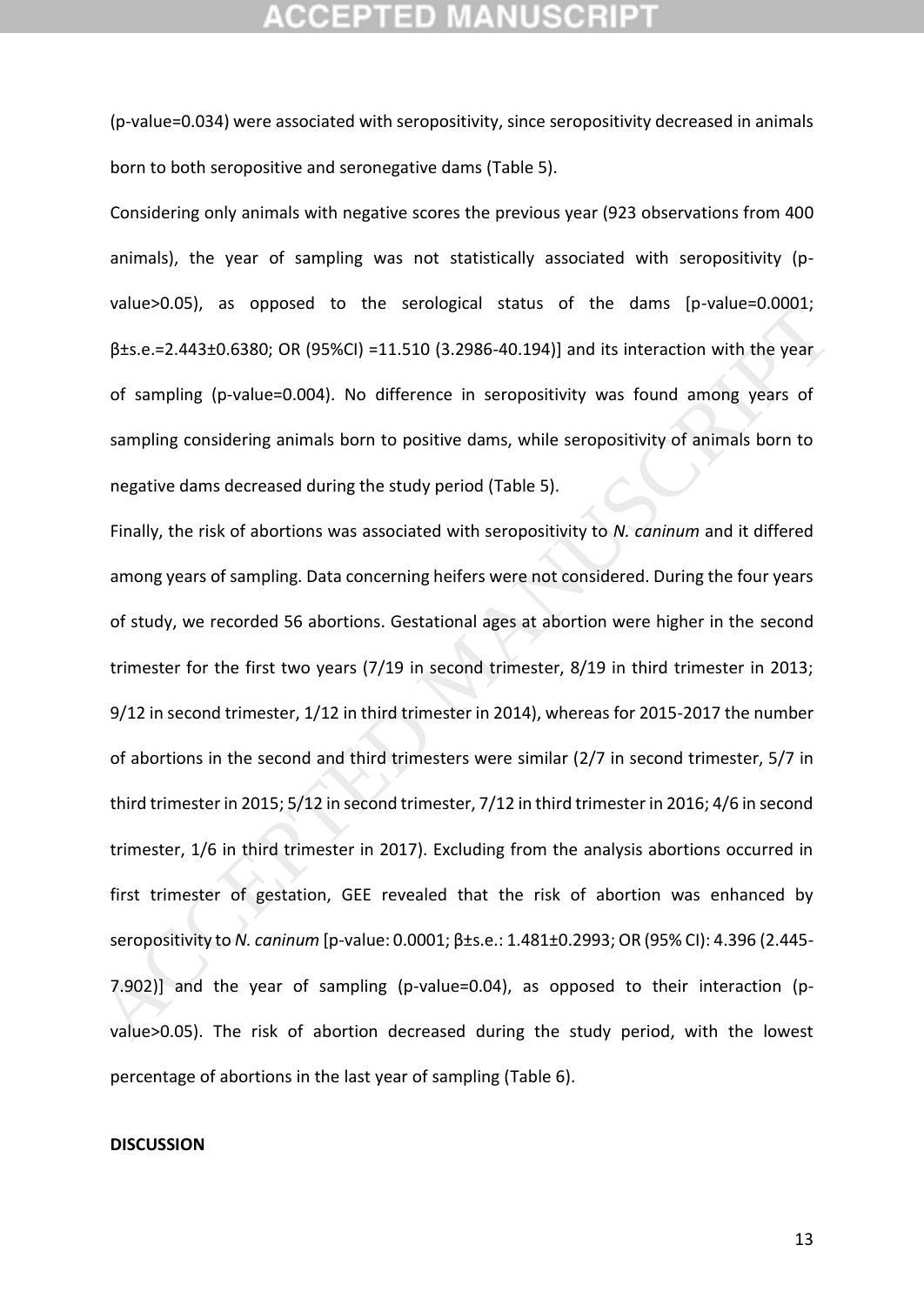A control program of bovine neosporosis, based exclusively on the use of beef semen, was tested in a dairy cattle herd with previously reported cases of abortions attributable to *N. caninum* and with a seroprevalence of 33.8% at the beginning of the 5-year study period. Previous studies have shown that the use of beef semen significantly reduces the risk of *N. caninum* abortions in seropositive dairy cows (López‐Gatius et al., 2005; Almería and López-Gatius, 2013). We hypothesized that long-term systematic use of beef semen in seropositive breeders, may reduce *N. caninum* incidence and prevalence, due to seropositive descendant exclusion from remount. Considering the paucity of research on the role of a long-term-crossbreeding-based control strategy, our results provide novel information on this disease in dairy cattle.

The application of this long-term control program significantly reduced the prevalence and incidence of *N. caninum* infection over the five years, although it was not fully eradicated. At the first serological screening in July 2013, the animal seroprevalence was 33.8%, which was higher than the prevalence values reported in the literature. Magnino et al.(1999) reported that neosporosis had a seroprevalence of 24.4% in 5912 sera collected from aborting cows. In a following study, a cross-sectional serological survey for *N. caninum* was carried out on beef and dairy cattle in southern and northern Italy. The seroprevalence within the herds ranged from 10 to 50% in southern Italy (median 20%), and from 6.3 to 61.1% in northern Italy (median 18%) (Otranto et al., 2003). The median-prevalence of *N. caninum* worldwide was reported at 16.1% (range: 3.8-89.2%) (Reichel et al., 2013). Cantinum adottolis in setopositive daily cows (copez-datus et al., 2005, Alfriend and copez-<br>Gatius, 2013). We hypothesized that long-term systematic use of beef semen in seropositive<br>breeders, may reduce *N. coninum* inci

Our control program began after the first serological screening in 2013, and consisted in removing female breeders from the reproductive dairy line, without culling them and without replacing them with purchased seronegative pregnant heifers. Seropositive breeders were artificially inseminated with beef semen. Seroprevalence remained almost the same until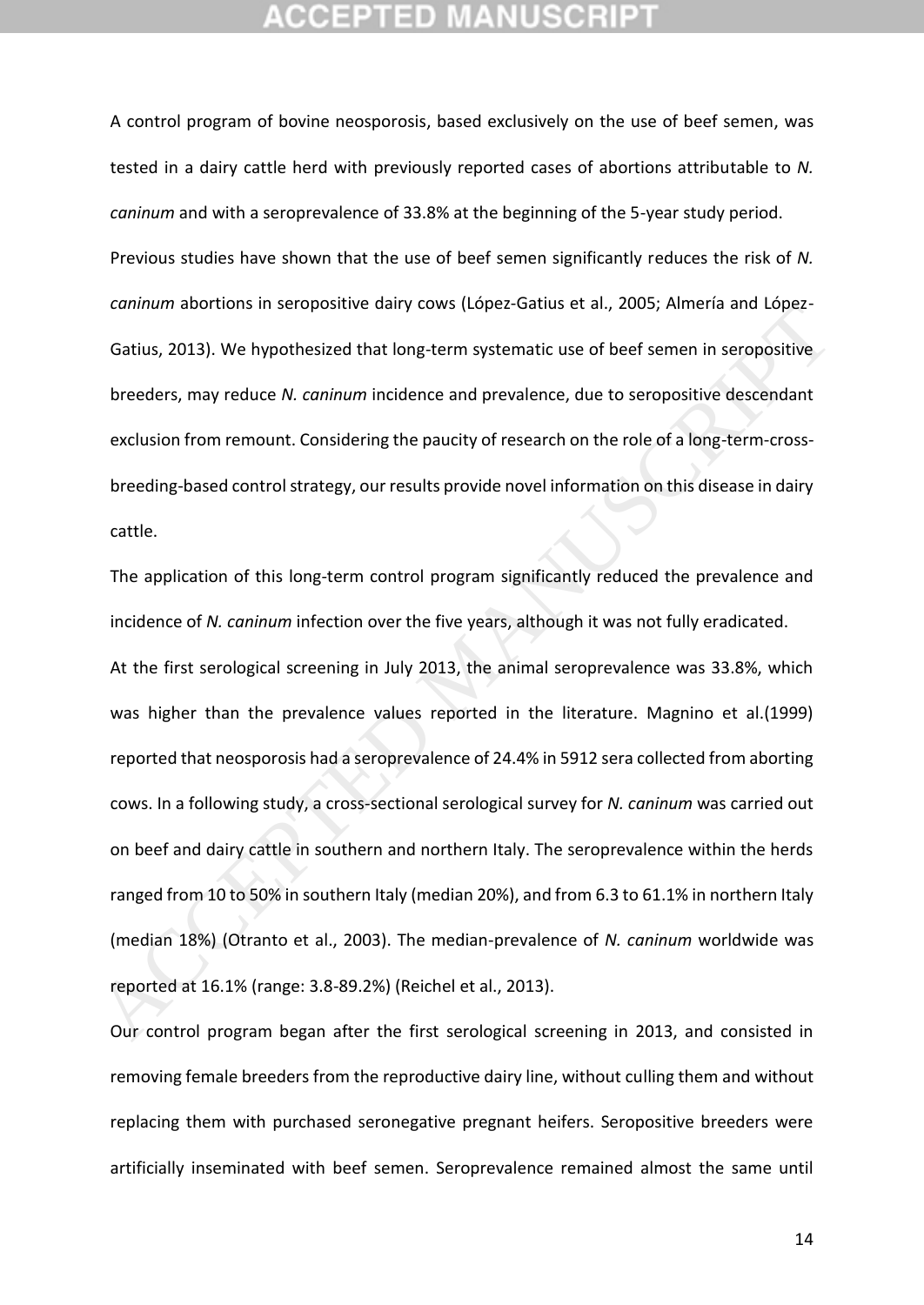2015 (33.8-35%), whereas it started decreasing in 2016 and in 2017 (34.4% and 28.9%, respectively). There were significant differences between the seropositivity in 2016 and 2017 and the other three years of the study (for each comparison: p-value=0.0001). Likewise, the incidence remained similar in 2014 (15.9%) and 2015 (10.6%), and then decreased in 2016 (5.1%) and 2017 (1.7%).

Our control strategy, in a period of five years, did not bring the seroprevalence to zero, compared to the test-and-cull method reported in the literature (Hall et al., 2005). In fact, we did not cull seropositive animals unless they presented additional reasons to be culled. Therefore, the removal of seropositive animals from the herd was slower, thus the decrease in seropositive prevalence requires more time. A similar eradication program, applied in a dairy goat herd, consisted in removing all positive animals and all female offspring from perpetuating lines from the herd (Altbuch et al., 2012).

As part of this study, the lineage of new seropositive animals was investigated to highlight vertical transmission. Transplacental transmission contributes significantly to the maintenance of *N. caninum* infection in a herd, by propagating the infection to subsequent generations (Dubey et al., 2006). In herds in which neosporosis is endemic, vertical transmission is the dominating route of infection, and thus seropositivity of *N. caninum* infection follows family lines (Wouda et al., 1998; Dijkstra et al., 2001). In our study, the number of new seropositive animals with a positive lineage, within animals never tested before, decreased from 66.1% in 2014 to 55.4% in 2017. This may be imputable to animals that were younger than six months in 2013 or not yet born, and therefore never tested before. On the other hand, among new cases in animals previously tested as negative but born from seropositive ancestors, seroconversion may be attributed to antibody fluctuations during the (3.1%) and 2017 (1.7%).<br>
Our control strategy, in a period of five years, did not bring the seroprevalence to zero,<br>
compared to the test-and-cull method reported in the literature (Hall et al., 2005). In fact, we<br>
did no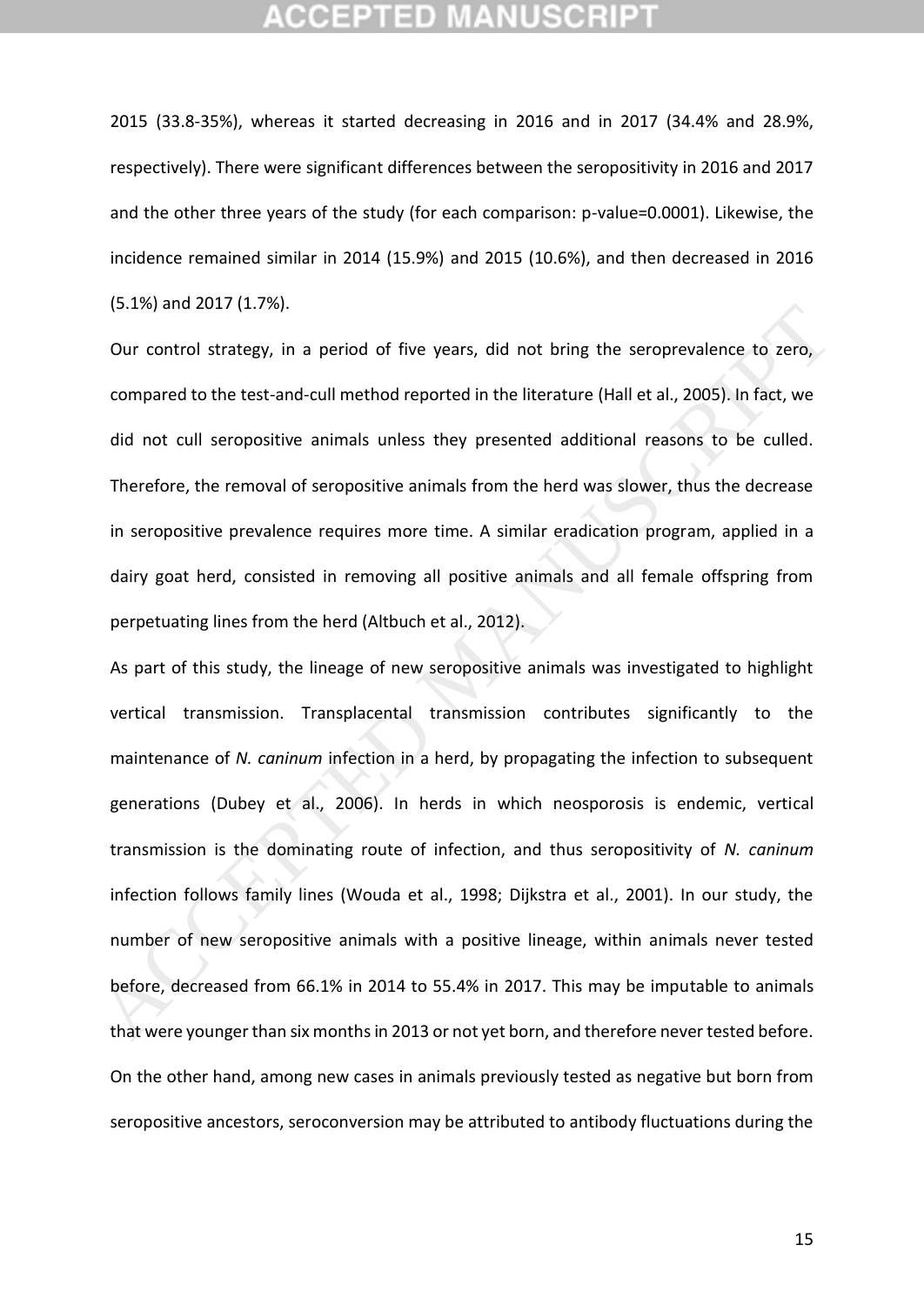lifetime of the animal (Wouda et al., 1998), or to a post-natal transmission through the horizontal way of infection (Dubey et al., 2007).

Another interesting finding was that abortion frequency decreased from 19 in 2013 to 6 in 2017. There was a statistically significant difference in the number of abortions during the years of study; furthermore, seropositive animals were associated with the risk of abortion (pvalue=0.0001). In fact, the percentage of aborting seropositive cows (8.3% in 2013) decreased to under the acceptable abortion rate of 5% (Hopper, 2014) already from the second year of study (3%) up to 2.2% at the end of the study period. These results are supported by the observation that insemination with beef-breed semen halves the abortion rate (López‐Gatius et al., 2005; Almería and López-Gatius, 2013).

The results of our study demonstrated that *N. caninum* infection can be controlled without using a test and cull strategy. Although the prevalence slightly decreased from the beginning of the study, the incidence of seropositivity in the herd was 15.9% in 2014 and had dropped to 1.7% in 2017. The removal of seropositive animals from the dairy reproductive line reduced the number of new seropositive animals in the herd by the insemination with beef semen, thus blocking vertical transmission. Furthermore, the abortion rate decreased. years of study, furturelmore, seropositive animals were associated with the risk of abolitority-<br>value=0.0001). In fact, the percentage of aborting seropositive cows (8.3% in 2013) decreased<br>to under the acceptable abortio

A limitation is that more than five years would be required to eradicate *N. caninum* infection in the herd, depending on the longevity and productivity of seropositive animals. Further studies are necessary to investigate prevalence and incidence in a longer time period. Ideally, we need to know the time required to eradicate *N. caninum*, or alternatively to understand exactly when this control program should be terminated, and a test and cull strategy might become more economically advantageous. In addition, the financial costs of the test and cull strategy versus our long-term control plan need to be compared. A problem with this control plan is that it may lead to a lack of remount dairy heifers. In the present study it did not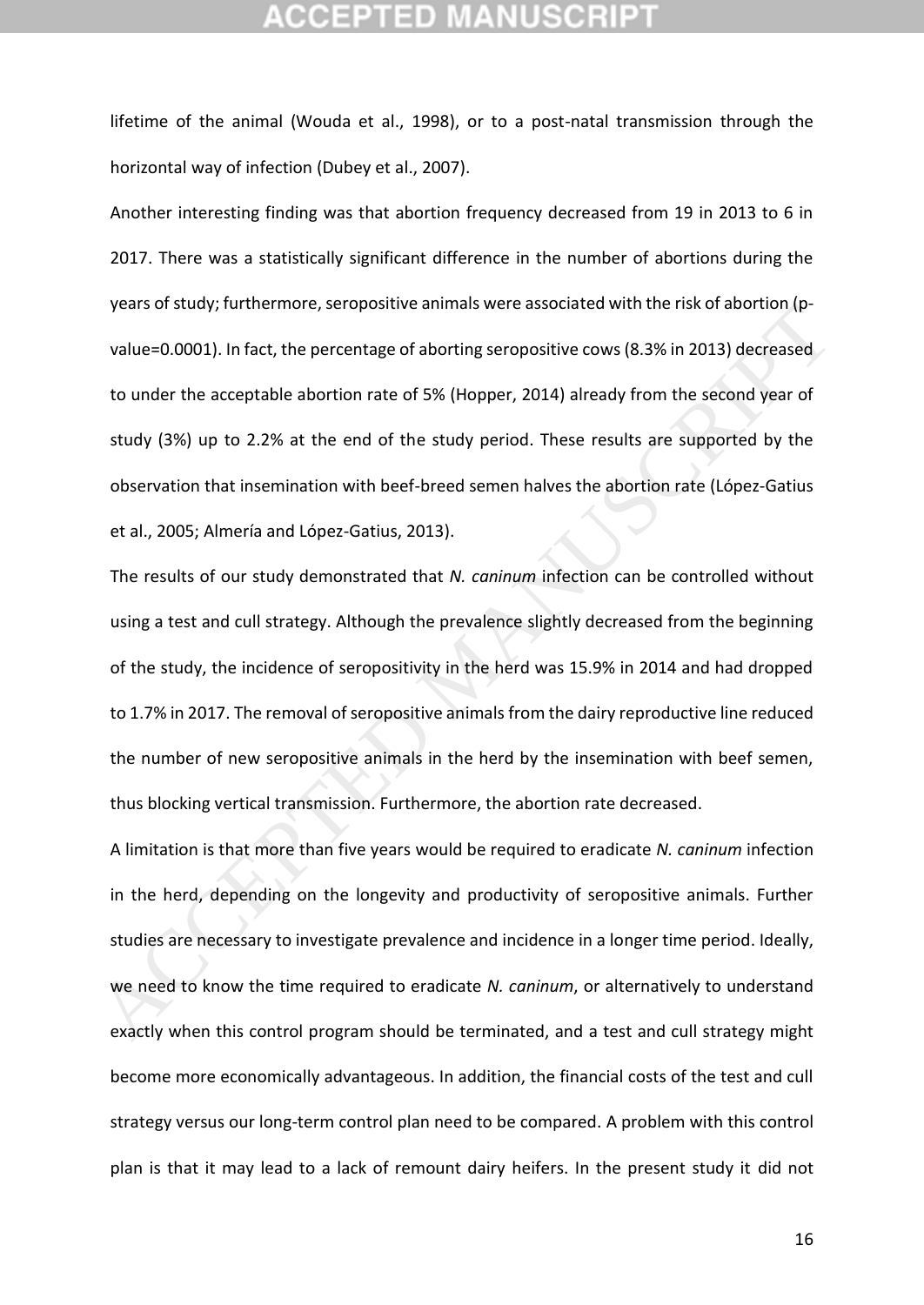# **CEPTED**

happen. To prevent this situation, it is useful to pay attention to the reproduction and to the health of dairy calves. If this is not enough, dairy sexed semen on seronegative dams can be employed to increase the number of dairy heifers.

In conclusion, the reduction of the prevalence and incidence of seropositivity in a *N. caninum*affected herd can be obtained through the serological monitoring of the herd and the exclusion of seropositive animals from breeding, without culling and subsequently with enected nerd can be obtained infolger the serological monitoring of the fierd and the<br>exclusion of seropositive animals from breeding, without culling and subsequently with<br>negligible economic losses.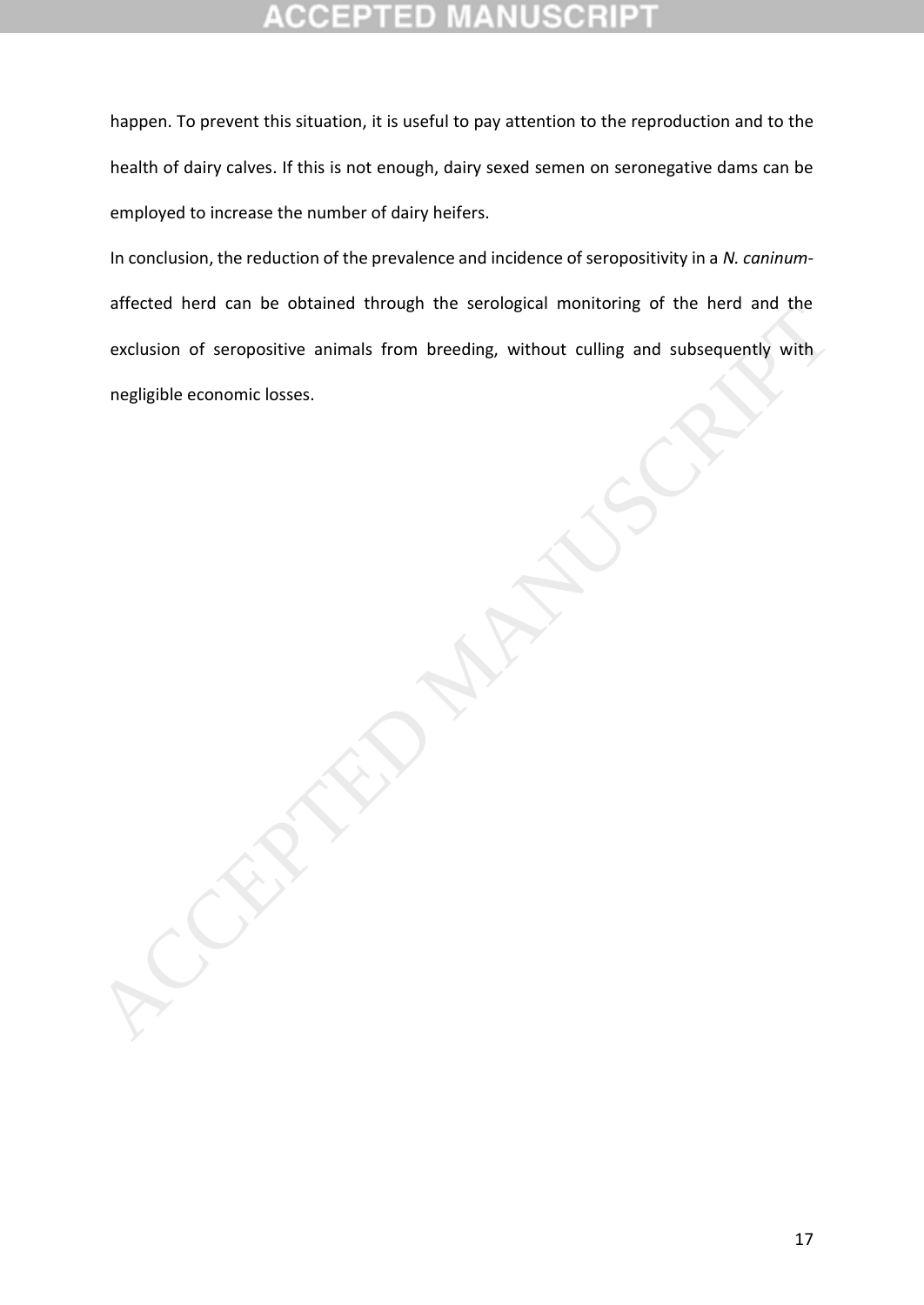### **REFERENCES**

Almería, S., López-Gatius, F., García-Ispierto, I., Nogareda, C., Bech-Sàbat, G., Serrano, B., Santolaria, P., Yániz, J.L., 2009. Effects of crossbreed pregnancies on the abortion risk of *Neospora caninum*-infected dairy cows. Veterinary Parasitology 163, 323–329.

Almería, S., López-Gatius, F., 2013. Bovine neosporosis: clinical and practical aspects. Research in veterinary science 95, 303-309.

Altbuch, J.A., Schofield, M.J., Porter, C.A., Gavin, W.G., 2012. *Neospora caninum*: A successful testing and eradication program in a dairy goat herd. Small ruminant research 105, 341-344. Alvarez-García, G., García-Culebras, A., Gutiérrez-Expósito, D., Navarro-Lozano, V., Pastor-Fernández, I., Ortega-Mora, L.M., 2013. Serological diagnosis of bovine neosporosis: a comparative study of commercially available ELISA tests. Veterinary parasitology 198, 85-95. Armengol, R., Pabón, M., Santolaria, P., Cabezón, O., Adelantado, C., Yániz, J., López-Gatius, F., Almería, S., 2007. Low seroprevalence of *Neospora caninum* infection associated with the limousin breed in cow-calf herds in Andorra, Europe. Journal of Parasitology 93, 1029–1032. Bartels, C.J.M., Arnaiz-Seco, J.I., Ruiz-Santa-Quitera, A., Björkman, C., Frössling, J., Von Blumröder, D., Conraths, F.J., Schares, G., Van Maanen, C., Wouda, W., Ortega-Mora, L.M., 2006. Supranational comparison of *Neospora caninum* seroprevalences in cattle in Germany, The Netherlands, Spain and Sweden. Veterinary Parasitology 137, 17–27. America, S., Lopez-Oactus, F., 2013. Bovine neosporosis. Cunited and plactical aspects. Research<br>
in veterinary science 95, 303-309.<br>
Altbuch, J.A., Schofield, M.J., Porter, C.A., Gavin, W.G., 2012. Neosporo coninum: A suc

Boulton, J., Gill, P., Cook, R., Fraser, G., Harper, P., Dubey, J., 1995. Bovine Neospora abortion in north‐eastern New South Wales. Australian Veterinary Journal 72, 119-120.

Conraths, F., Ortega-Mora, L., 2005. Options for control of protozoal abortion in ruminants: practical experience. Conclusions. In, Workshop Session T. 20th Int. Conf. World Assoc. Adv. Vet. Parasitol. Christchurch, New Zealand, 229.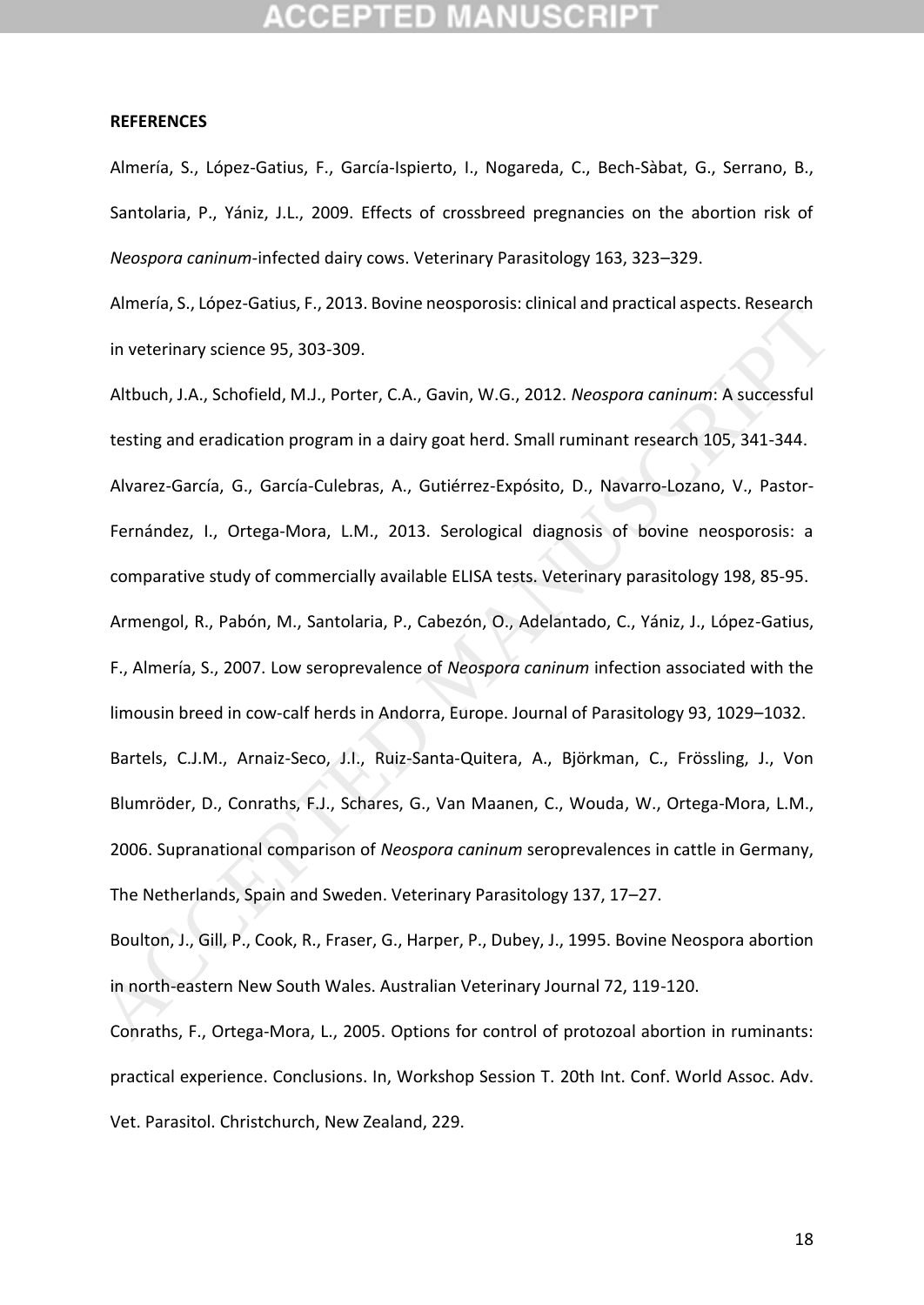Davison, H., Guy, C., McGarry, J., Guy, F., Williams, D., Kelly, D., Trees, A., 2001. Experimental studies on the transmission of *Neospora caninum* between cattle. Research in Veterinary Science 70, 163-168.

Dijkstra, T., Barkema, H., Eysker, M., Beiboer, M., Wouda, W., 2003. Evaluation of a single serological screening of dairy herds for *Neospora caninum* antibodies. Veterinary parasitology 110, 161-169.

Dijkstra, T., Eysker, M., Schares, G., Conraths, F., Wouda, W., Barkema, H., 2001. Dogs shed *Neospora caninum* oocysts after ingestion of naturally infected bovine placenta but not after ingestion of colostrum spiked with *Neospora caninum* tachyzoites. International Journal for Parasitology 31, 747-752. serological sceeding of darly fletds for webspora cummum antidiodies. Veterniary parasitology<br>
110, 161-169.<br>
Dijkstra, T., Eysker, M., Schares, G., Conraths, F., Wouda, W., Barkema, H., 2001. Dogs shed<br> *Neospora caninum* 

Dubey, J., Buxton, D., Wouda, W., 2006. Pathogenesis of bovine neosporosis. Journal of comparative pathology 134, 267-289.

Dubey, J., Schares, G., Ortega-Mora, L., 2007. Epidemiology and control of neosporosis and *Neospora caninum*. Clinical microbiology reviews 20, 323-367.

Garbayo, J.M., Green, J.A., Manikkam, M., Beckers, J.F., Kiesling, D.O., Ealy, A.D., Roberts, R.M., 2000. Caprine pregnancy‐associated glycoproteins (PAG): Their cloning, expression, and evolutionary relationship to other PAG. Molecular Reproduction and Development: Incorporating Gamete Research 57, 311-322.

Goodswen, S.J., Kennedy, P.J., Ellis, J.T., 2013. A review of the infection, genetics, and evolution of *Neospora caninum*: from the past to the present. Infection, Genetics and Evolution 13, 133-150.

Guy, C., Williams, D.J., Kelly, D., McGarry, J., Guy, F., Björkman, C., Smith, R., Trees, A.J., 2001. *Neospora caninum* in persistently infected, pregnant cows: spontaneous transplacental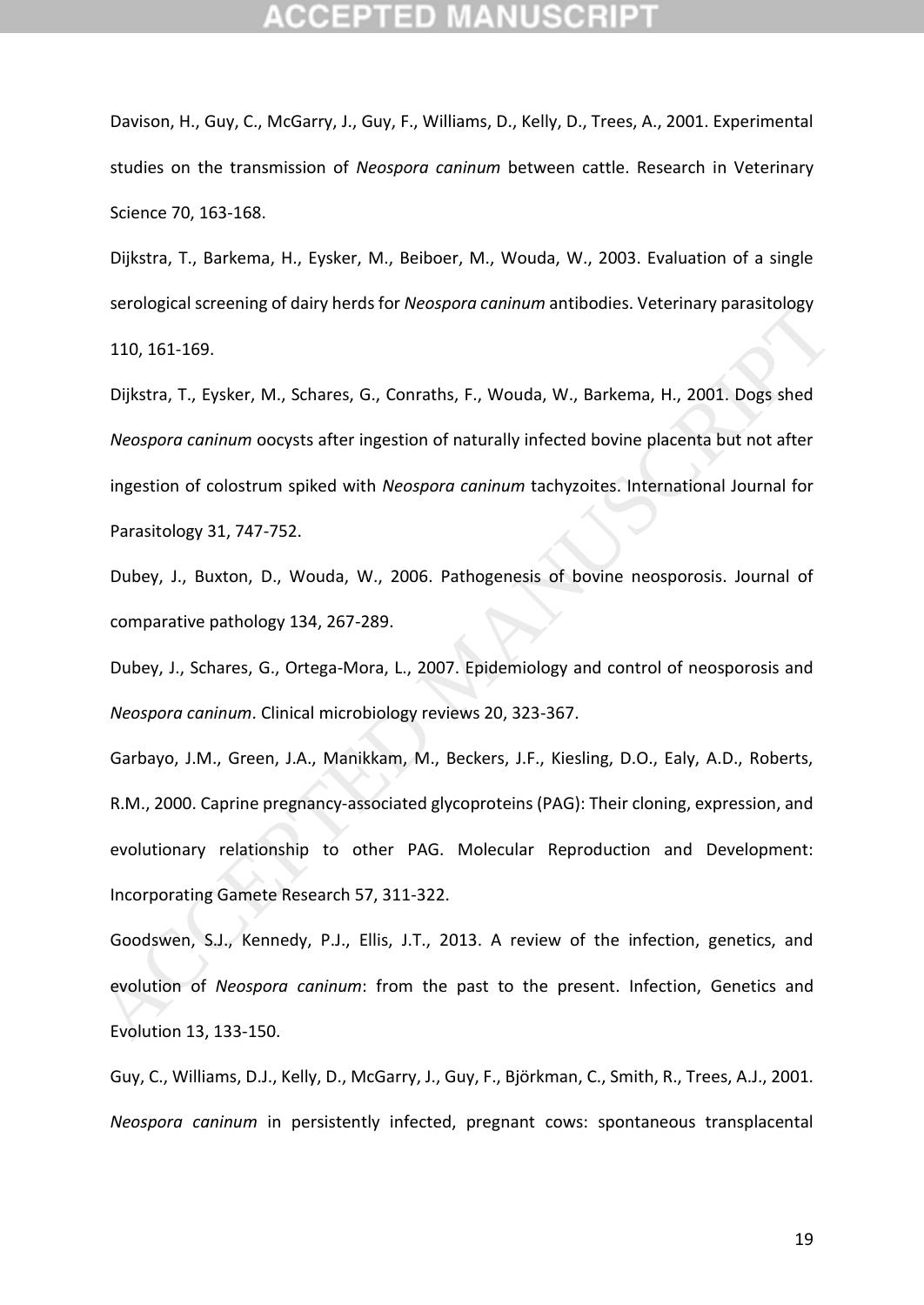infection is associated with an acute increase in maternal antibody. The Veterinary record 149, 443-449.

Fort, M., Edelsten, M., Maley, S., Innes, E., 2015. Seroepidemiological study of *Neospora caninum* in beef and dairy cattle in la Pampa, Argentina. Acta Parasitologica 60, 275–282.

Hall, C., Reichel, M., Ellis, J., 2005. *Neospora* abortions in dairy cattle: diagnosis, mode of transmission and control. Veterinary Parasitology 128, 231-241.

Hopper, R.M., 2014. Bovine reproduction. John Wiley & Sons.

Hornok, S., Edelhofer, R., Hajtos, I., 2006. Seroprevalence of neosporosis in beef and dairy cattle breeds in northeast hungary. Acta Veterinaria Hungarica 54, 485–491.

López‐Gatius, F., Santolaria, P., Yániz, J., Garbayo, J., Almería, S., 2005. The Use of Beef Bull Semen Reduced the Risk of Abortion in *Neospora*‐seropositive Dairy Cows. Zoonoses and Public Health 52, 88-92.

Magnino, S., Vigo, P., Fabbi, M., Colombo, M., Bandi, C., Genchi, C., 1999. Isolation of a bovine *Neospora* from a newborn calf in Italy. The Veterinary Record 144, 456.

McAllister, M.M., Dubey, J., Lindsay, D.S., Jolley, W.R., Wills, R.A., McGuire, A.M., 1998. Rapid communication: Dogs are definitive hosts of *Neospora caninum*. International journal for parasitology 28, 1473-1479. nali, C., helchel, mi, Ethis, J., 2003. Neosporo adottoms in darry catte. diagnosis, indue of<br>transmission and control. Veterinary Parasttology 128, 231-241.<br>Hopper, R.M., 2014. Bovine reproduction. John Wiley & Sons.<br>Horn

Modrý, D., Václavek, P., Koudela, B., Šlapeta, J.R., 2001. Placentophagia–an alternative way for horizontal transmission of *Neospora caninum* in cattle? Trends in parasitology 17, 573.

Otranto, D., Llazari, A., Testini, G., Traversa, D., di Regalbono, A.F., Badan, M., Capelli, G., 2003. Seroprevalence and associated risk factors of neosporosis in beef and dairy cattle in Italy. Veterinary Parasitology 118, 7-18.

Pare, J., Thurmond, M.C., Hietala, S.K., 1996. Congenital *Neospora caninum* infection in dairy cattle and associated calfhood mortality. Canadian Journal of Veterinary Research 60, 133.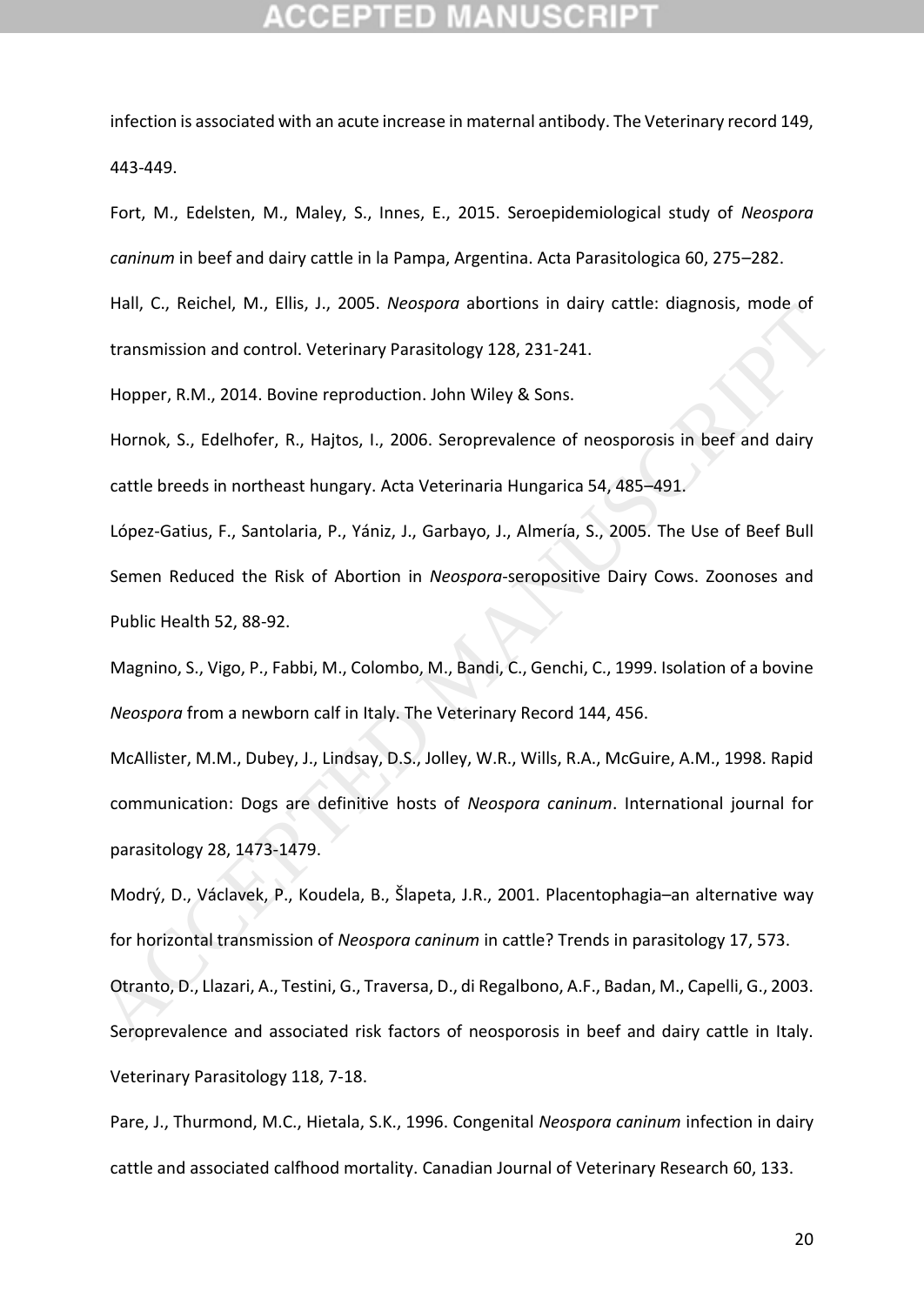Piergili Fioretti, D., Pasquali, P., Diaferia, M., Mangili, V., Rosignoli, L., 2003. *Neospora caninum*  infection and congenital transmission: serological and parasitological study of cows up to the fourth gestation. Zoonoses and Public Health 50, 399-404.

Quintanilla-Gozalo, A., Pereira-Bueno, J., Seijas-Carballedo, A., Costas, E., Ortega-Mora, L., 2000. Observational studies in *Neospora caninum* infected dairy cattle: relationship infectionabortion and gestational antibody fluctuations. Int. J. Parasitol 30, 900-906.

Reichel, M.P., Ayanegui-Alcérreca, M.A., Gondim, L.F., Ellis, J.T., 2013. What is the global economic impact of *Neospora caninum* in cattle–the billion dollar question. International journal for parasitology 43, 133-142.

Santolaria, P., Almería, S., Martínez-Bello, D., Nogareda, C., Mezo, M., Gonzalez-Warleta, M., Castro-Hermida, J.A., Pabón, M., Yániz, J.L., López-Gatius, F., 2011. Different humoral mechanisms against *Neospora caninum* infection in purebreed and crossbreed beef/dairy cattle pregnancies. Veterinary Parasitology 178, 70–76.

Skinner, J., Gray, D., Gebbie, F., Beckers, J.-F., Sulon, J., 1996. Field evaluation of pregnancy diagnosis using bovine pregnancy-associated glycoprotein (bPAG). Cattle Practice 4, 281-284. Thrusfield, M., 2018. Veterinary epidemiology. John Wiley & Sons.

Yániz, J.L., López-Gatius, F., García-Ispierto, I., Bech-Sàbat, G., Serrano, B., Nogareda, C., Sanchez-Nadal, J.A., Almeria, S., Santolaria, P., 2010. Some factors affecting the abortion rate in dairy herds with high incidence of *Neospora*-associated abortions are different in cows and heifers. Reproduction in Domestic Animals 45, 699–705. 2000. Ouselvationia studies in *Neospord Cummum* infected uairy catue: relationsing infection-<br>abortion and gestational antibody fluctuations. Int. J. Parasitol 30, 900-906.<br>Reichel, M.P., Ayanegui-Alcérreca, M.A., Gondim,

Weston, J., Heuer, C., Williamson, N., 2012. Efficacy of a *Neospora caninum* killed tachyzoite vaccine in preventing abortion and vertical transmission in dairy cattle. Preventive veterinary medicine 103, 136-144.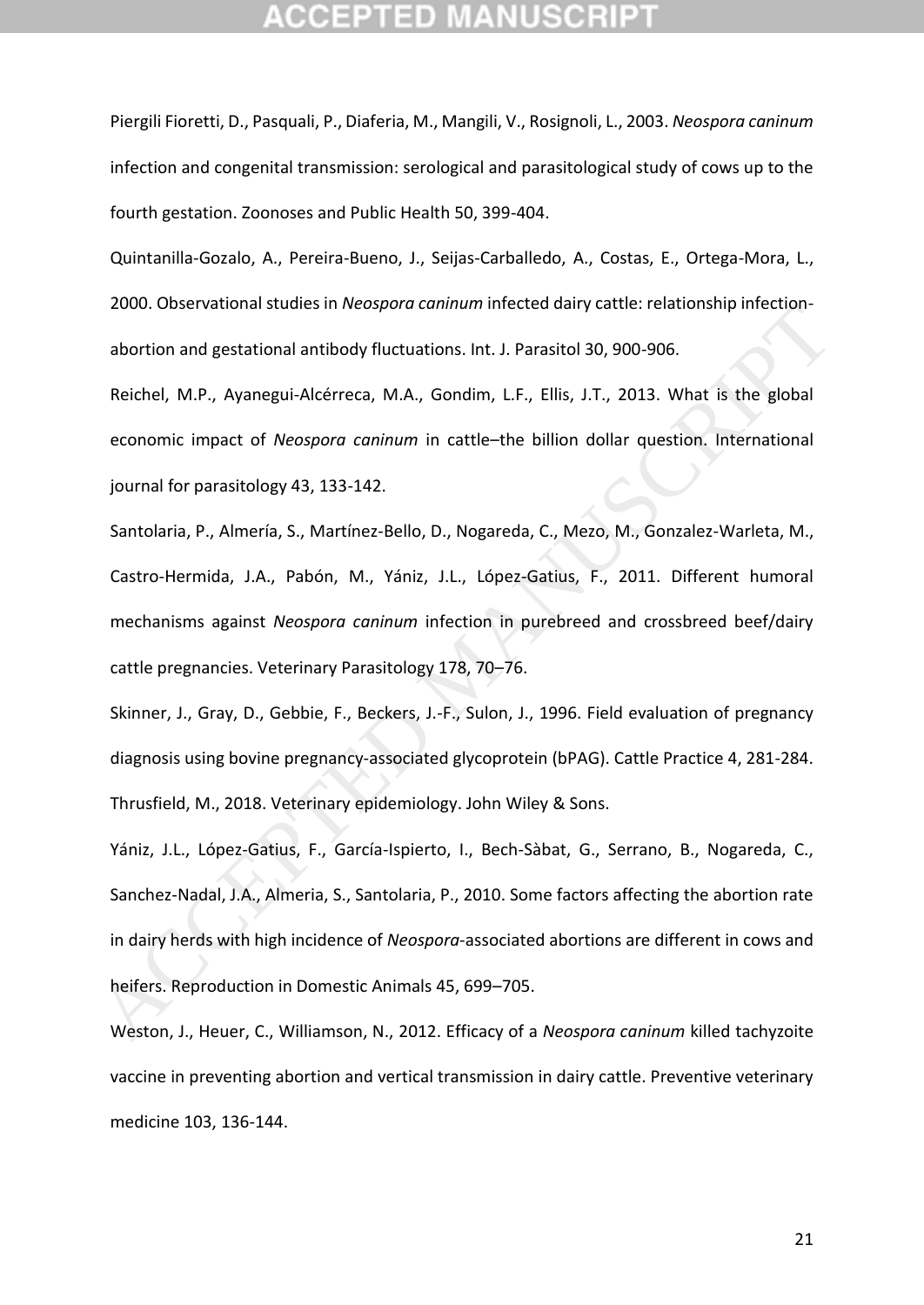Wouda, W., Brinkhof, J., Van Maanen, C., De Gee, A., Moen, A., 1998. Serodiagnosis of neosporosis in individual cows and dairy herds: a comparative study of three enzyme-linked immunosorbent assays. Clinical and diagnostic laboratory immunology 5, 711-716.

Zarrouk, A., Engeland, I., Sulon, J., Beckers, J.-F., 1999a. Determination of pregnancyassociated glycoprotein concentrations in goats (*Capra hircus*) with unsuccessful pregnancies: a retrospective study. Theriogenology 51, 1321-1331.

Zarrouk, A., Engeland, I., Sulon, J., Beckers, J.-F., 1999b. Pregnancy-associated glycoprotein levels in pregnant goats inoculated with *Toxoplasma gondii* or *Listeria monocytogenes*: a retrospective study. Theriogenology 52, 1095-1104. associated gyvenprotein toncentrations in goats (capiu nincas) with unsoccessiul pregnanties.<br>
a retrospective study. Theriogenology 51, 1321-1331.<br>
Zarrouk, A., Engeland, I., Sulon, J., Beckers, J.-F., 1999b. Pregnancy as

Zoli, A.P., Guilbault, L.A., Delahaut, P., Ortiz, W.B., Beckers, J.-F., 1992. Radioimmunoassay of a bovine pregnancy-associated glycoprotein in serum: its application for pregnancy diagnosis.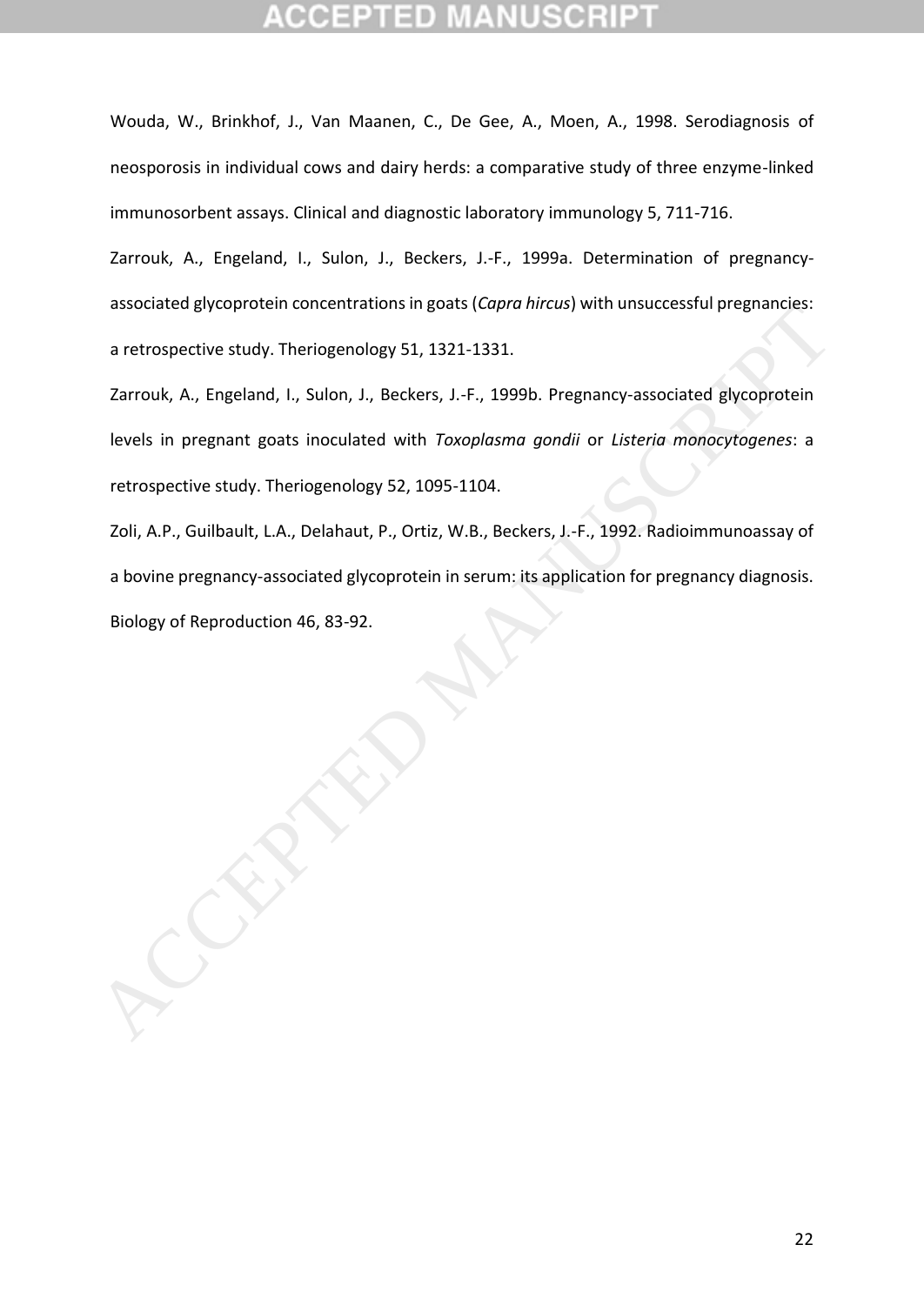### CCEPT sh.

## **TABLES**

**Table 1.** Summary of the average herd size per year. The number of cows per year was calculated as the average of the monthly number of animals during the year.

|                               | 2013 | 2014 | 2015 | 2016 | 2017 |
|-------------------------------|------|------|------|------|------|
| <b>Lactating cows</b>         | 285  | 335  | 349  | 394  | 386  |
| Dry cows                      | 41   | 43   | 47   | 47   | 52   |
| <b>Pregnant heifers</b>       | 108  | 100  | 140  | 103  | 86   |
| Other heifers + female calves | 183  | 283  | 239  | 243  | 264  |
| Male calves/Steers            | 231  | 269  | 268  | 179  | 455  |
| Average herd size             | 852  | 1030 | 1044 | 966  | 1243 |
|                               |      |      |      |      |      |
|                               |      |      |      |      |      |
|                               |      |      |      |      |      |
|                               |      |      |      |      |      |
|                               |      |      |      |      |      |
|                               |      |      |      |      |      |
|                               |      |      |      |      |      |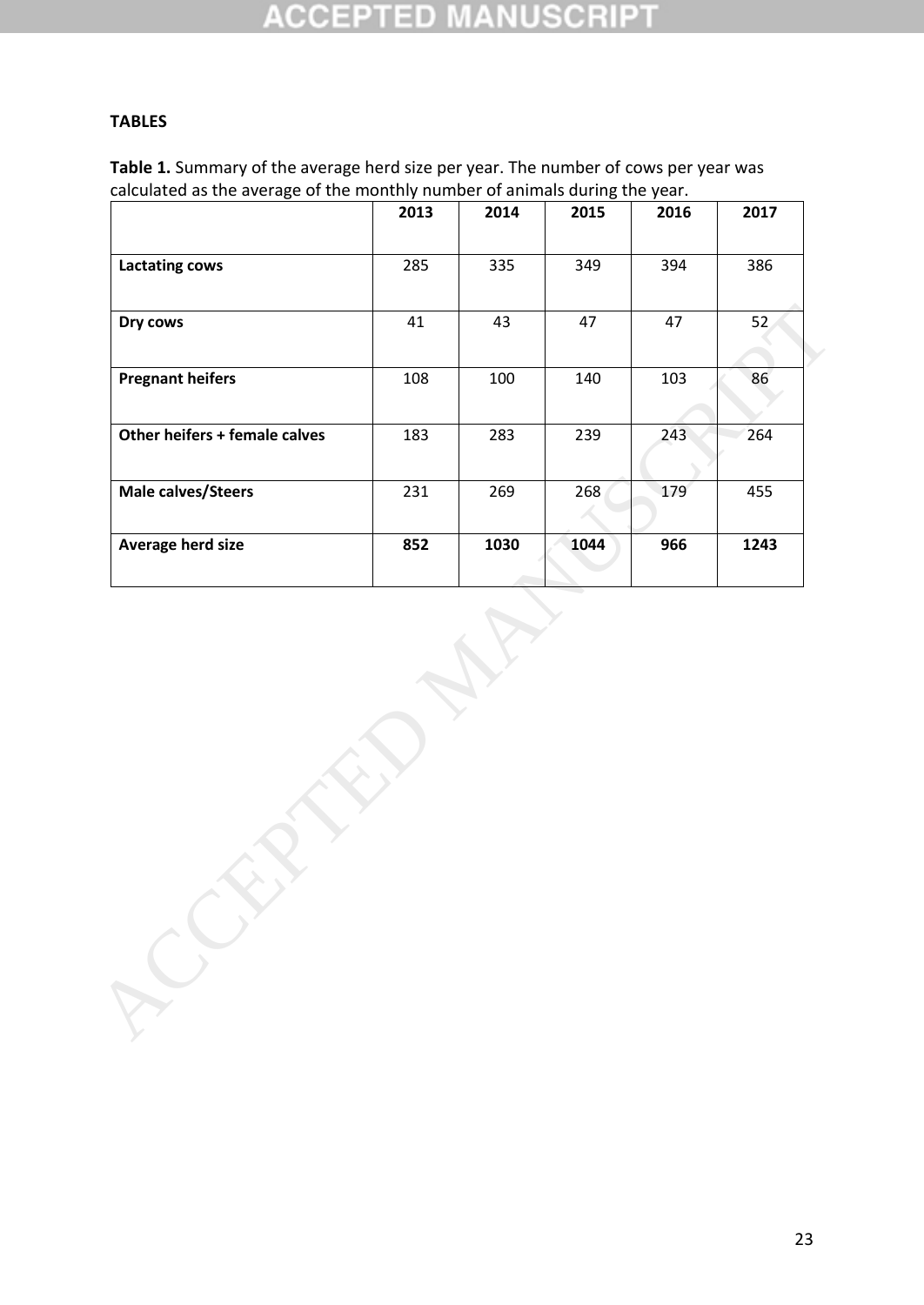| (%)            | animals <sup>2</sup> /population<br>at risk $(%)$ <sup>3</sup> | animals/ (re-)<br>tested animals <sup>4</sup><br>(%) | negative cattle <sup>5</sup> $(%)$                                                                                                                                                                                                                                                                                                                                                                                                                                                                                                                                                                                                                                                                         |
|----------------|----------------------------------------------------------------|------------------------------------------------------|------------------------------------------------------------------------------------------------------------------------------------------------------------------------------------------------------------------------------------------------------------------------------------------------------------------------------------------------------------------------------------------------------------------------------------------------------------------------------------------------------------------------------------------------------------------------------------------------------------------------------------------------------------------------------------------------------------|
| 191/565 (33.8) |                                                                |                                                      |                                                                                                                                                                                                                                                                                                                                                                                                                                                                                                                                                                                                                                                                                                            |
| 266/723 (36.8) | 87/544 (15.9)                                                  | 127/419 (30.3)                                       | 22/332 (6.6)                                                                                                                                                                                                                                                                                                                                                                                                                                                                                                                                                                                                                                                                                               |
| 267/762 (35.0) | 65/612 (10.6)                                                  | 95/574 (16.5)                                        | 36/416 (8.7)                                                                                                                                                                                                                                                                                                                                                                                                                                                                                                                                                                                                                                                                                               |
| 242/703 (34.4) | 24/473 (5.1)                                                   | 86/518 (16.6)                                        | 23/425 (5.4)                                                                                                                                                                                                                                                                                                                                                                                                                                                                                                                                                                                                                                                                                               |
| 189/653 (28.9) | 8/462(1.7)                                                     | 57/369 (15.4)                                        | 5/356(1.4)                                                                                                                                                                                                                                                                                                                                                                                                                                                                                                                                                                                                                                                                                                 |
|                |                                                                |                                                      |                                                                                                                                                                                                                                                                                                                                                                                                                                                                                                                                                                                                                                                                                                            |
|                |                                                                |                                                      | <sup>1</sup> Number of tested animals on the farm on the 31 <sup>st</sup> of December of each year of sampling; <sup>2</sup> new<br>seropositive animals on the farm on the $31st$ of December; <sup>3</sup> animals scoring seronegative to previous<br>samplings and heifers never tested before were considered as an at risk population; <sup>4</sup> tested animals<br>during each year of sampling (i.e., animals scoring seronegative to previous sampling and heifers never<br>tested before; animals scoring positive to previous sampling were excluded); <sup>5</sup> only animals with<br>negative scores during the previous year were considered (heifers never tested before were therefore |

**Table 2.** Summary of seropositive animals to *Neospora caninum*.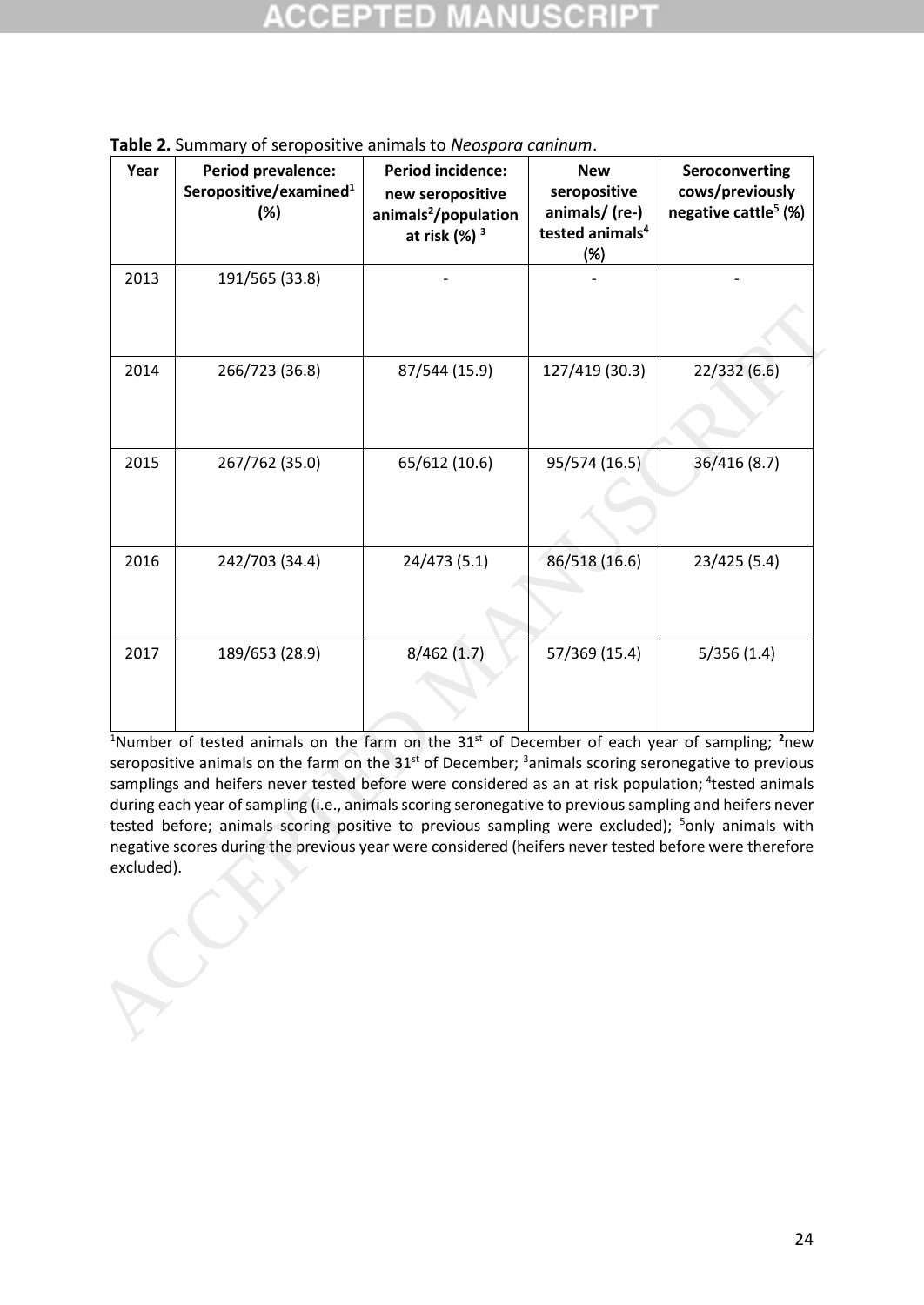# **ACCEPTED MANUSCRIPT**

| Table 3. Values of seropositivity to Neospora caninum and results of Generalized Estimating |  |  |
|---------------------------------------------------------------------------------------------|--|--|
| Equations (GEEs).                                                                           |  |  |

|                                                                   | Year of<br>sampling | seropositive/examined | $%^{4}$              | $\beta$ ±s.e. <sup>5</sup> | p-<br>value | <b>OR</b><br>(95%<br>CI)       |
|-------------------------------------------------------------------|---------------------|-----------------------|----------------------|----------------------------|-------------|--------------------------------|
| Seroprevalence<br>at 31 December<br>of each year of               | 2013                | 191/565               | 33.8<br>$\mathsf a$  | 0.226±0.1067               | 0.034       | 1.254<br>$(1.017 -$<br>1.545)  |
| sampling <sup>1</sup>                                             | 2014                | 266/723               | 36.8<br>b            | 0.357±0.0903               | 0.0001      | 1.429<br>$(1.197 -$<br>1.706)  |
|                                                                   | 2015                | 267/762               | 35.0<br>ab           | 0.281±0.0719               | 0.0001      | 1.324<br>$(1.150 -$<br>12.525) |
|                                                                   | 2016                | 242/703               | 34.4<br>ab           | 0.254±0.0525               | 0.0001      | 1.289<br>$(1.163 -$<br>1.428)  |
|                                                                   | 2017<br>(reference) | 189/653               | 28.9<br>$\mathsf C$  | $\overline{0}$             |             | $\mathbf{1}$                   |
|                                                                   |                     |                       |                      |                            |             |                                |
| <b>New</b><br>seropositives /<br>(re-)tested                      | 2013                | 191/565               | 33.8<br>a            | 1.041±0.1536               | 0.0001      | 2.833<br>$(2.097 -$<br>3.829)  |
| animals <sup>2</sup>                                              | 2014                | 127/419               | 30.3<br>$\mathsf b$  | 0.867±0.1674               | 0.0001      | 2.381<br>$(1.715 -$<br>3.305)  |
|                                                                   | 2015                | 95/574                | 16.5<br>$\mathsf{C}$ | $0.082 \pm 0.1715$         | 0.632       | 1.086<br>$(0.776 -$<br>1.519)  |
|                                                                   | 2016                | 86/518                | 16.6<br>$\mathsf{C}$ | 0.086±0.1747               | 0.623       | 1.09<br>$(0.774 -$<br>1.535)   |
|                                                                   | 2017<br>(reference) | 57/369                | 15.4<br>$\mathsf{C}$ | $\mathbf 0$                |             | $\mathbf{1}$                   |
|                                                                   |                     |                       |                      |                            |             |                                |
| Seroconverting<br>cows/previously<br>negative cattle <sup>3</sup> | 2014                | 22/332                | 6.6 <sup>a</sup>     | 1.606±0.5020               | 0.001       | 4.982<br>$(1.862 -$<br>13.326) |
|                                                                   | 2015                | 36/416                | 8.7 <sup>a</sup>     | 1.895±0.4853               | 0.0001      | 6.651<br>$(2.569 -$<br>17.218) |
|                                                                   | 2016                | 23/425                | 5.4 <sup>a</sup>     | 1.390±0.4996               | 0.005       | 4.016<br>$(1.509 -$<br>10.693) |
|                                                                   | 2017<br>(reference) | 5/356                 | 1.4 <sup>b</sup>     | $\mathbf 0$                |             | $\mathbf{1}$                   |

<sup>1</sup>Number of examined animals on the farm on the 31<sup>st</sup> of December of each year of sampling;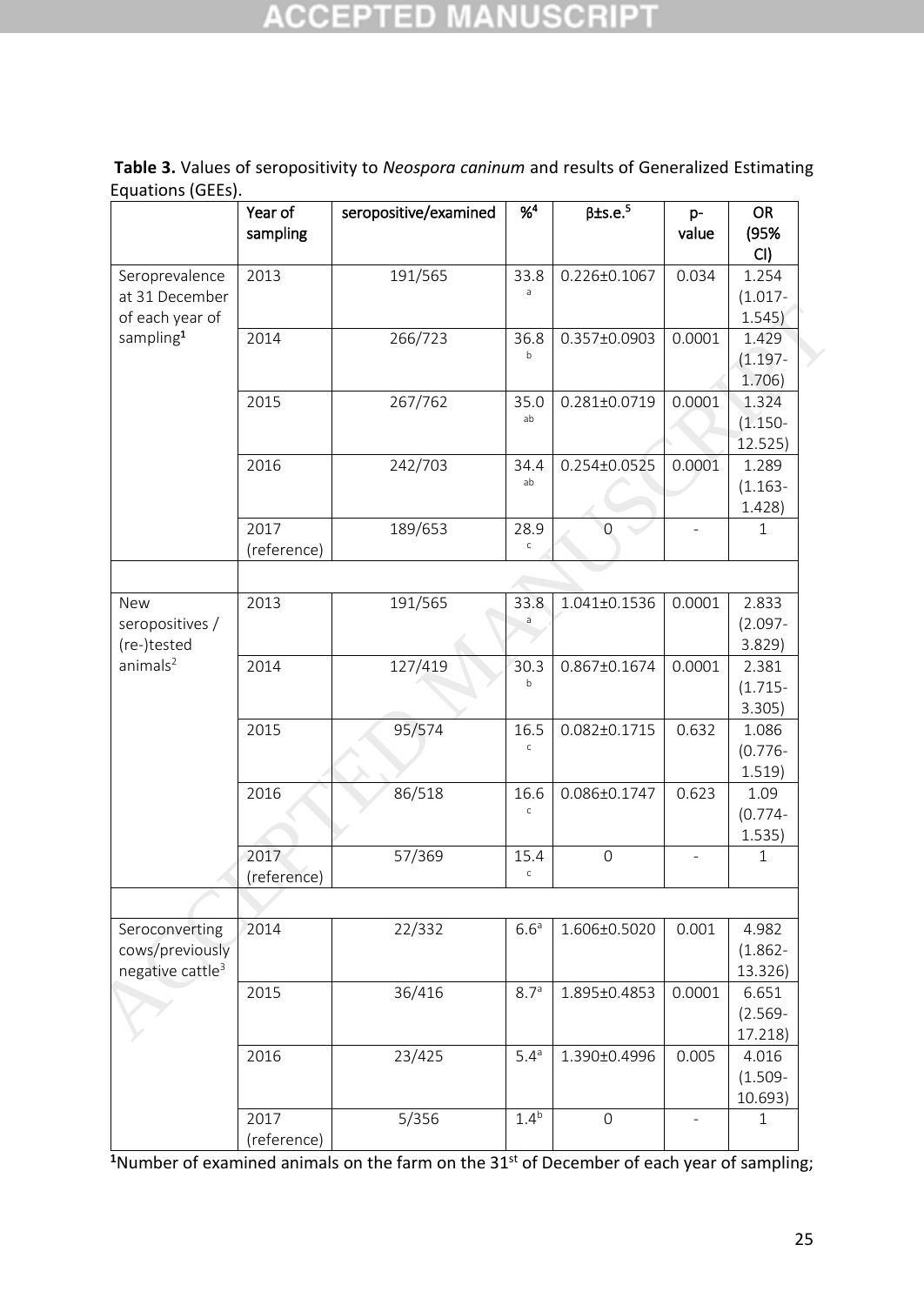**2** tested animals during each year of sampling (i.e., animals scoring seronegative to previous sampling and heifers never tested before; animals scoring positive to previous sampling and therefore not re-tested during the following years were excluded); **<sup>3</sup>**only animals with negative scores during the previous year were considered (heifers never tested before were therefore excluded) **<sup>4</sup>**For each GEE, values of seropositivity per each year of sampling with different superscript letters (a, b, c) are statistically different from each other (p-value <0.05, GEE, pairwise comparison), while those with the same superscript letters (a, b, c) are not statistically different from each other (p-value >0.05, GEE, pairwise comparison); **<sup>5</sup>**β±s.e.= Coefficient ± standard error.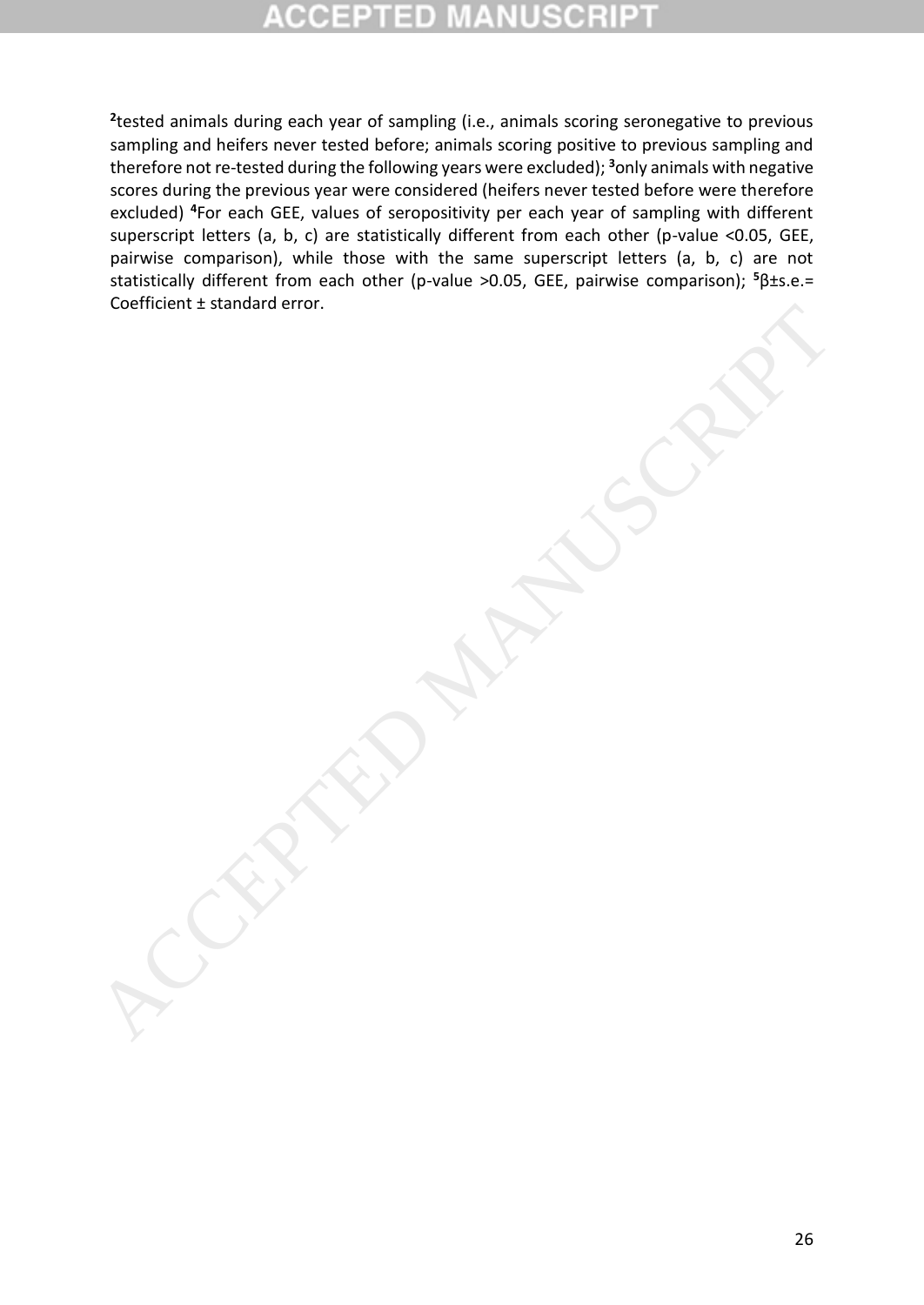# ID

**Table 4.** Seroprevalence values of *Neospora caninum* in examined animals in farm at 31 December of each year of sampling in the considered productive categories and results of pairwise comparisons obtained within the Generalized Estimating Equation (GEE).

| Year of<br>sampling | Cows                                    |                              | <b>Heifers</b>                                                                                                                                                                                                                                                                                                                                  |                              |
|---------------------|-----------------------------------------|------------------------------|-------------------------------------------------------------------------------------------------------------------------------------------------------------------------------------------------------------------------------------------------------------------------------------------------------------------------------------------------|------------------------------|
|                     | seropositive/exami<br>ned               | Period prevalence<br>$%^{1}$ | seropositive/examin<br>ed                                                                                                                                                                                                                                                                                                                       | Period prevalence<br>$%^{1}$ |
| 2013                | 156/435                                 | 35.9% abcd                   | 35/130                                                                                                                                                                                                                                                                                                                                          | 26.9% <sup>a</sup>           |
| 2014                | 199/517                                 | 38.5% abcd                   | 67/206                                                                                                                                                                                                                                                                                                                                          | 32.5% <sup>a</sup>           |
| 2015                | 238/558                                 | 42.7% <sup>e</sup>           | 29/204                                                                                                                                                                                                                                                                                                                                          | 14.2% <sup>b</sup>           |
| 2016                | 241/654                                 | 37.6% <sup>abc</sup>         | 1/49                                                                                                                                                                                                                                                                                                                                            | 2.0%                         |
| 2017                | 186/547                                 | 34.0% abd                    | 3/106                                                                                                                                                                                                                                                                                                                                           | $2.8\%$                      |
|                     | value >0.05, GEE, pairwise comparison). |                              | <sup>1</sup> For each GEE, values of seropositivity per each year of sampling with different superscript letters (a,<br>b, c, d, e) are statistically different from each other (p-value <0.05, GEE, pairwise comparison), while<br>those with the same superscript letters (a, b, c, d, e) are not statistically different from each other (p- |                              |
|                     |                                         |                              |                                                                                                                                                                                                                                                                                                                                                 |                              |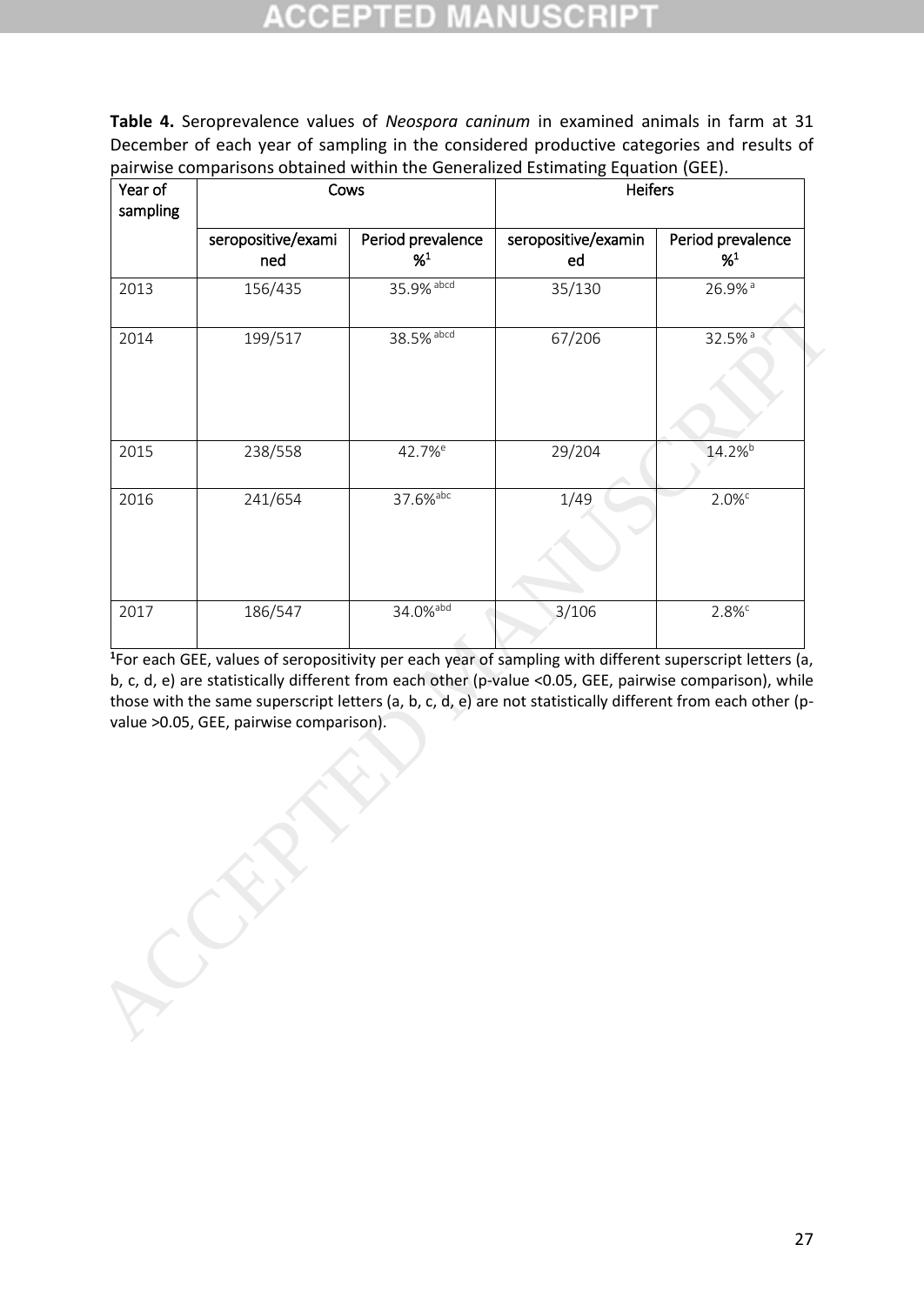**Table 5.** Data on seropositivity to *Neospora caninum* in individuals born to seropositive and seronegative dams and results of pairwise comparisons obtained within the Generalized Estimating Equations (GEEs).

| dams<br>Seroprevale<br>New cases of<br>Seroconvert<br>Seropreval<br>samp<br><b>New cases</b><br>Seroconve<br>of<br>nce at 31<br>infection/ne<br>ing<br>rting<br>ence on<br>the 31 <sup>st</sup> of<br>infection/<br>December of<br>w (re-)tested<br>cows/previ<br>cows/previ<br>animals <sup>2</sup><br>each year of<br>ously<br><b>December</b><br>new (re-<br>ously<br>sampling $1$<br>)tested<br>negative<br>of each<br>negative<br>$c$ attle $3$<br>animals <sup>2</sup><br>cattle <sup>3</sup><br>year of<br>sampling $1$<br>$%$ *<br>$%$ *<br>$%$ *<br>$%$ *<br>$%$ $*$<br>Positiv<br>Posit<br>Posit<br>$%$ *<br>Posit<br>Posit<br>Posit<br>e/exa<br>ive/e<br>ive/e<br>ive/e<br>ive/e<br>ive/e<br>mined<br>xami<br>xami<br>xami<br>xami<br>xami<br>ned<br>ned<br>ned<br>ned<br>ned<br>74 <sup>a</sup><br>74 <sup>a</sup><br>111/1<br>33/1<br>33/1<br>111/<br>17.<br>17.<br>$\overline{\phantom{0}}$<br>9 <sup>a</sup><br>9 <sup>a</sup><br>150<br>84<br>84<br>50<br>$66.1^{ab}$<br>166/2<br>9/35<br>25.7<br>16 <sup>a</sup><br>15/1<br>78/1<br>37/2<br>4/13<br>2.9<br>76.<br>10.<br>abc<br>a<br>2 <sup>b</sup><br>5 <sup>a</sup><br>18<br>47<br>17<br>31<br>$\overline{7}$<br>167/2<br>44/9<br>48.4 <sup>c</sup><br>8/48<br>16.7<br>44/2<br>26/2<br>77.<br>15.<br>9.8<br>18/1<br>9.6<br>d<br>a<br>b<br>3 <sup>a</sup><br>3 <sup>a</sup><br>16<br>1<br>87<br>64<br>88<br>$62.1^{b}$<br>153/1<br>81 <sup>a</sup><br>54/8<br>10/4<br>23.3<br>40/3<br>13.<br>16/2<br>7/22<br>3.1<br>6.1<br>ab<br>bc<br>a<br>1 <sup>a</sup><br>5<br>89<br>$\overline{7}$<br>06<br>61<br>3<br>$55.4^{bc}$<br>116/1<br>76.<br>31/5<br>8/33<br>24.2<br>11/2<br>1/21<br>32/3<br>9.2<br>4.7<br>0.5<br>b<br>a<br>c<br>ac<br>8 <sup>a</sup><br>6<br>51<br>47<br>33<br>4<br><sup>1</sup> Number of tested animals on the farm on the 31 <sup>st</sup> of December of each year of sampling; <sup>2</sup> tested<br>animals during each year of sampling (i.e., animals scoring seronegative to previous sampling and<br>heifers never tested before; animals scoring positive to previous sampling and therefore not re-tested<br>during the following years were excluded); $3$ only animals with negative scores the previous year were<br>considered (heifers never tested before were therefore excluded); *For each GEE, values of<br>seropositivity per each year of sampling with different superscript letters (a, b, c, d) are statistically<br>different from each other (p-value <0.05, GEE, pairwise comparison), while those with the same<br>superscript letters (a, b, c, d) are not statistically different from each other (p-value >0.05, GEE, | Year |  |  | Positive animals born to positive dams |  |  |  | Positive animals born to negative |  |
|-------------------------------------------------------------------------------------------------------------------------------------------------------------------------------------------------------------------------------------------------------------------------------------------------------------------------------------------------------------------------------------------------------------------------------------------------------------------------------------------------------------------------------------------------------------------------------------------------------------------------------------------------------------------------------------------------------------------------------------------------------------------------------------------------------------------------------------------------------------------------------------------------------------------------------------------------------------------------------------------------------------------------------------------------------------------------------------------------------------------------------------------------------------------------------------------------------------------------------------------------------------------------------------------------------------------------------------------------------------------------------------------------------------------------------------------------------------------------------------------------------------------------------------------------------------------------------------------------------------------------------------------------------------------------------------------------------------------------------------------------------------------------------------------------------------------------------------------------------------------------------------------------------------------------------------------------------------------------------------------------------------------------------------------------------------------------------------------------------------------------------------------------------------------------------------------------------------------------------------------------------------------------------------------------------------------------------------------------------------------------------------------------------------------------------------------------------------------------------------------------------------------------------------------------------------------------------------------------------------------------------------------|------|--|--|----------------------------------------|--|--|--|-----------------------------------|--|
|                                                                                                                                                                                                                                                                                                                                                                                                                                                                                                                                                                                                                                                                                                                                                                                                                                                                                                                                                                                                                                                                                                                                                                                                                                                                                                                                                                                                                                                                                                                                                                                                                                                                                                                                                                                                                                                                                                                                                                                                                                                                                                                                                                                                                                                                                                                                                                                                                                                                                                                                                                                                                                           | of   |  |  |                                        |  |  |  |                                   |  |
| 2013<br>2016<br>2017<br>pairwise comparison).                                                                                                                                                                                                                                                                                                                                                                                                                                                                                                                                                                                                                                                                                                                                                                                                                                                                                                                                                                                                                                                                                                                                                                                                                                                                                                                                                                                                                                                                                                                                                                                                                                                                                                                                                                                                                                                                                                                                                                                                                                                                                                                                                                                                                                                                                                                                                                                                                                                                                                                                                                                             | ling |  |  |                                        |  |  |  |                                   |  |
|                                                                                                                                                                                                                                                                                                                                                                                                                                                                                                                                                                                                                                                                                                                                                                                                                                                                                                                                                                                                                                                                                                                                                                                                                                                                                                                                                                                                                                                                                                                                                                                                                                                                                                                                                                                                                                                                                                                                                                                                                                                                                                                                                                                                                                                                                                                                                                                                                                                                                                                                                                                                                                           |      |  |  |                                        |  |  |  |                                   |  |
|                                                                                                                                                                                                                                                                                                                                                                                                                                                                                                                                                                                                                                                                                                                                                                                                                                                                                                                                                                                                                                                                                                                                                                                                                                                                                                                                                                                                                                                                                                                                                                                                                                                                                                                                                                                                                                                                                                                                                                                                                                                                                                                                                                                                                                                                                                                                                                                                                                                                                                                                                                                                                                           |      |  |  |                                        |  |  |  |                                   |  |
|                                                                                                                                                                                                                                                                                                                                                                                                                                                                                                                                                                                                                                                                                                                                                                                                                                                                                                                                                                                                                                                                                                                                                                                                                                                                                                                                                                                                                                                                                                                                                                                                                                                                                                                                                                                                                                                                                                                                                                                                                                                                                                                                                                                                                                                                                                                                                                                                                                                                                                                                                                                                                                           |      |  |  |                                        |  |  |  |                                   |  |
|                                                                                                                                                                                                                                                                                                                                                                                                                                                                                                                                                                                                                                                                                                                                                                                                                                                                                                                                                                                                                                                                                                                                                                                                                                                                                                                                                                                                                                                                                                                                                                                                                                                                                                                                                                                                                                                                                                                                                                                                                                                                                                                                                                                                                                                                                                                                                                                                                                                                                                                                                                                                                                           |      |  |  |                                        |  |  |  |                                   |  |
|                                                                                                                                                                                                                                                                                                                                                                                                                                                                                                                                                                                                                                                                                                                                                                                                                                                                                                                                                                                                                                                                                                                                                                                                                                                                                                                                                                                                                                                                                                                                                                                                                                                                                                                                                                                                                                                                                                                                                                                                                                                                                                                                                                                                                                                                                                                                                                                                                                                                                                                                                                                                                                           | 2014 |  |  |                                        |  |  |  |                                   |  |
|                                                                                                                                                                                                                                                                                                                                                                                                                                                                                                                                                                                                                                                                                                                                                                                                                                                                                                                                                                                                                                                                                                                                                                                                                                                                                                                                                                                                                                                                                                                                                                                                                                                                                                                                                                                                                                                                                                                                                                                                                                                                                                                                                                                                                                                                                                                                                                                                                                                                                                                                                                                                                                           | 2015 |  |  |                                        |  |  |  |                                   |  |
|                                                                                                                                                                                                                                                                                                                                                                                                                                                                                                                                                                                                                                                                                                                                                                                                                                                                                                                                                                                                                                                                                                                                                                                                                                                                                                                                                                                                                                                                                                                                                                                                                                                                                                                                                                                                                                                                                                                                                                                                                                                                                                                                                                                                                                                                                                                                                                                                                                                                                                                                                                                                                                           |      |  |  |                                        |  |  |  |                                   |  |
|                                                                                                                                                                                                                                                                                                                                                                                                                                                                                                                                                                                                                                                                                                                                                                                                                                                                                                                                                                                                                                                                                                                                                                                                                                                                                                                                                                                                                                                                                                                                                                                                                                                                                                                                                                                                                                                                                                                                                                                                                                                                                                                                                                                                                                                                                                                                                                                                                                                                                                                                                                                                                                           |      |  |  |                                        |  |  |  |                                   |  |
|                                                                                                                                                                                                                                                                                                                                                                                                                                                                                                                                                                                                                                                                                                                                                                                                                                                                                                                                                                                                                                                                                                                                                                                                                                                                                                                                                                                                                                                                                                                                                                                                                                                                                                                                                                                                                                                                                                                                                                                                                                                                                                                                                                                                                                                                                                                                                                                                                                                                                                                                                                                                                                           |      |  |  |                                        |  |  |  |                                   |  |
|                                                                                                                                                                                                                                                                                                                                                                                                                                                                                                                                                                                                                                                                                                                                                                                                                                                                                                                                                                                                                                                                                                                                                                                                                                                                                                                                                                                                                                                                                                                                                                                                                                                                                                                                                                                                                                                                                                                                                                                                                                                                                                                                                                                                                                                                                                                                                                                                                                                                                                                                                                                                                                           |      |  |  |                                        |  |  |  |                                   |  |